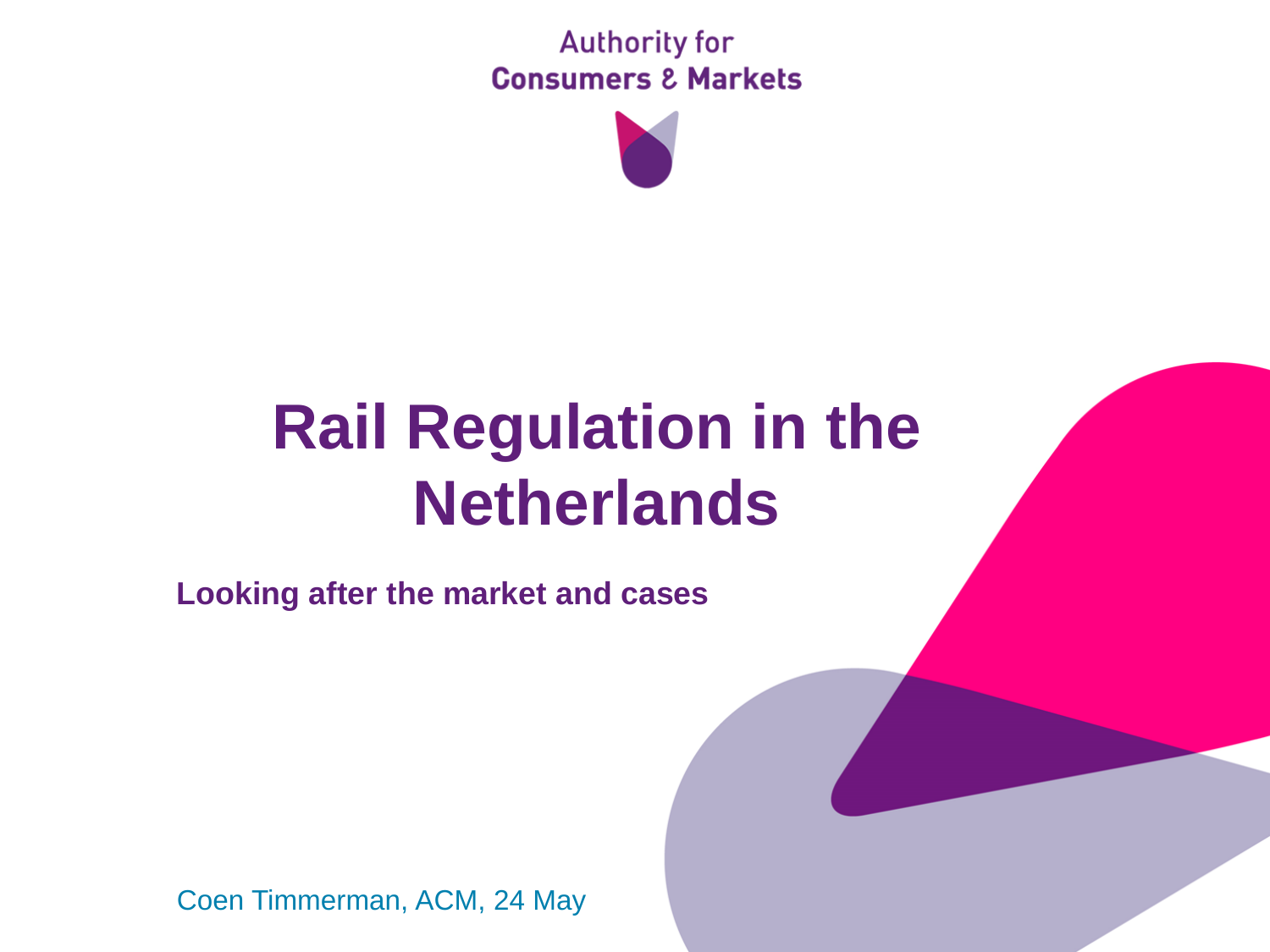### **The Netherlands..small country in a big world**

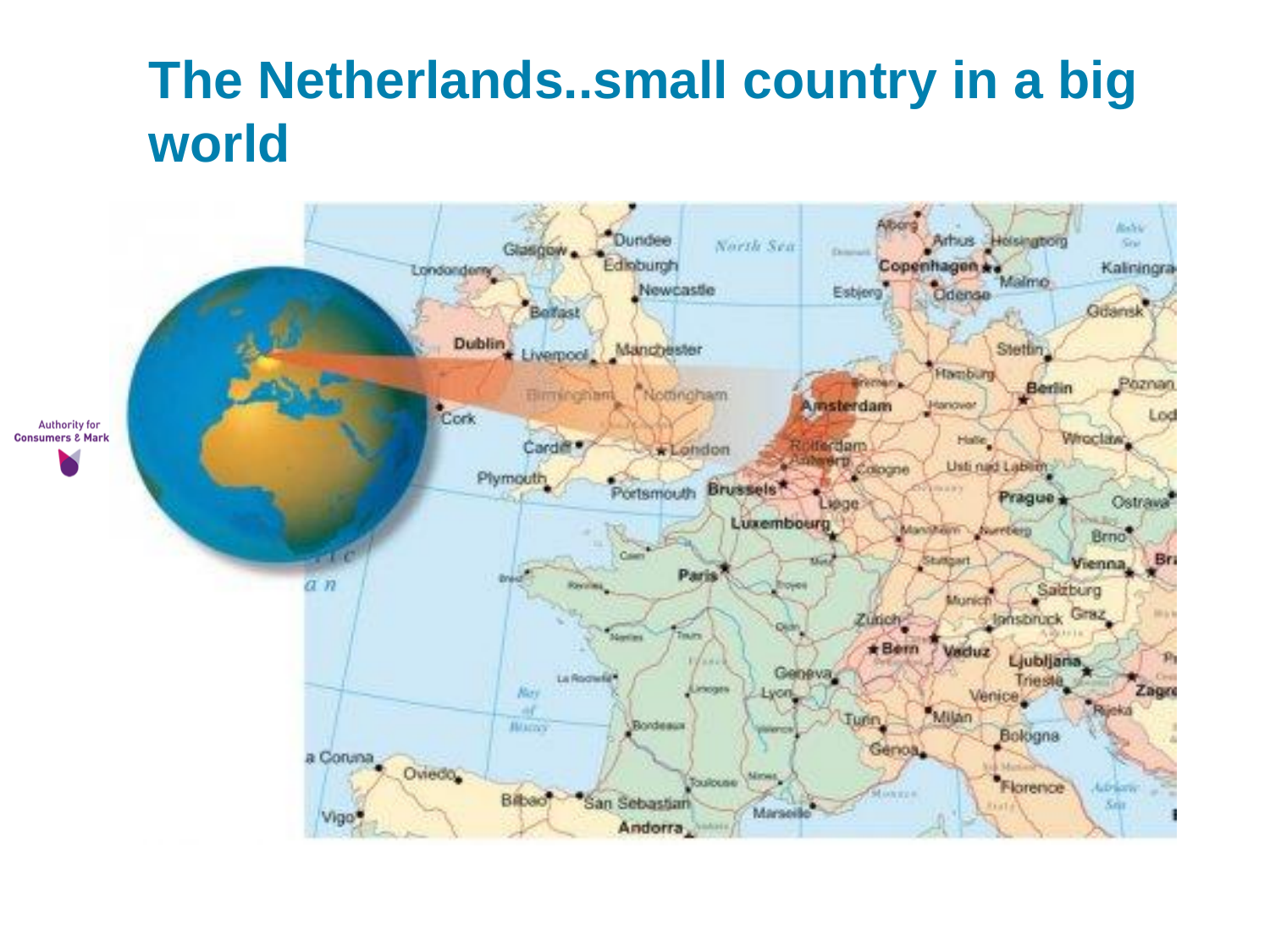### **Content**

- Introduction ACM
- Railway reform in Europe
- Railways in the Netherlands
- Market and stakeholders
- Legal framework
- Tasks rail regulator ACM
- **Cases**

**Authority for Consumers & Markets** 

• Questions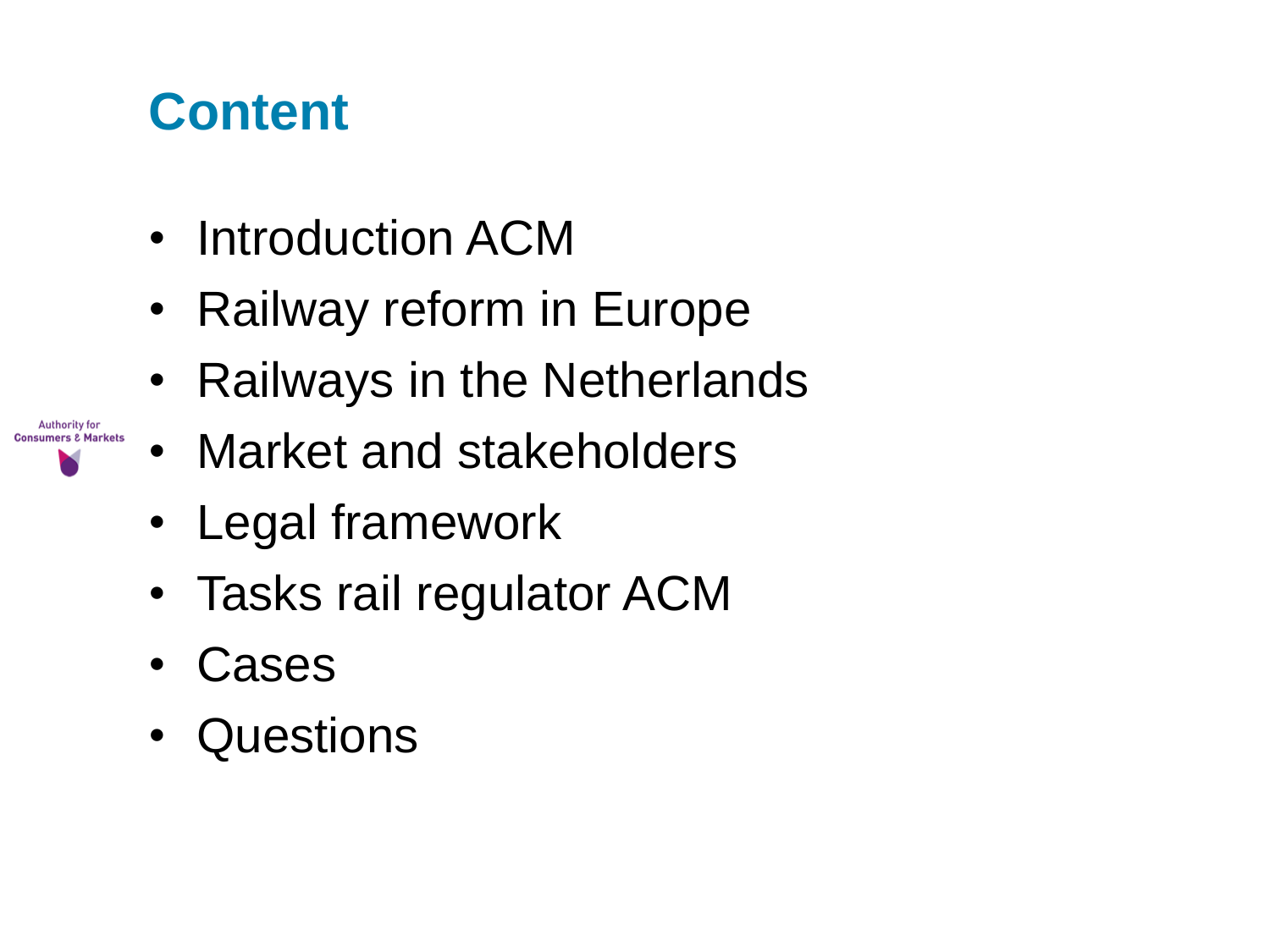# **Introduction ACM**

• The Netherlands Authority for Consumers and Markets (ACM) ensures fair competition between businesses, and protects consumer interests.



- Mission: "Promoting opportunities for consumers" and business"
- Independent Governmental organization (ZBO)
- 600 employees (mostly lawyers, economists)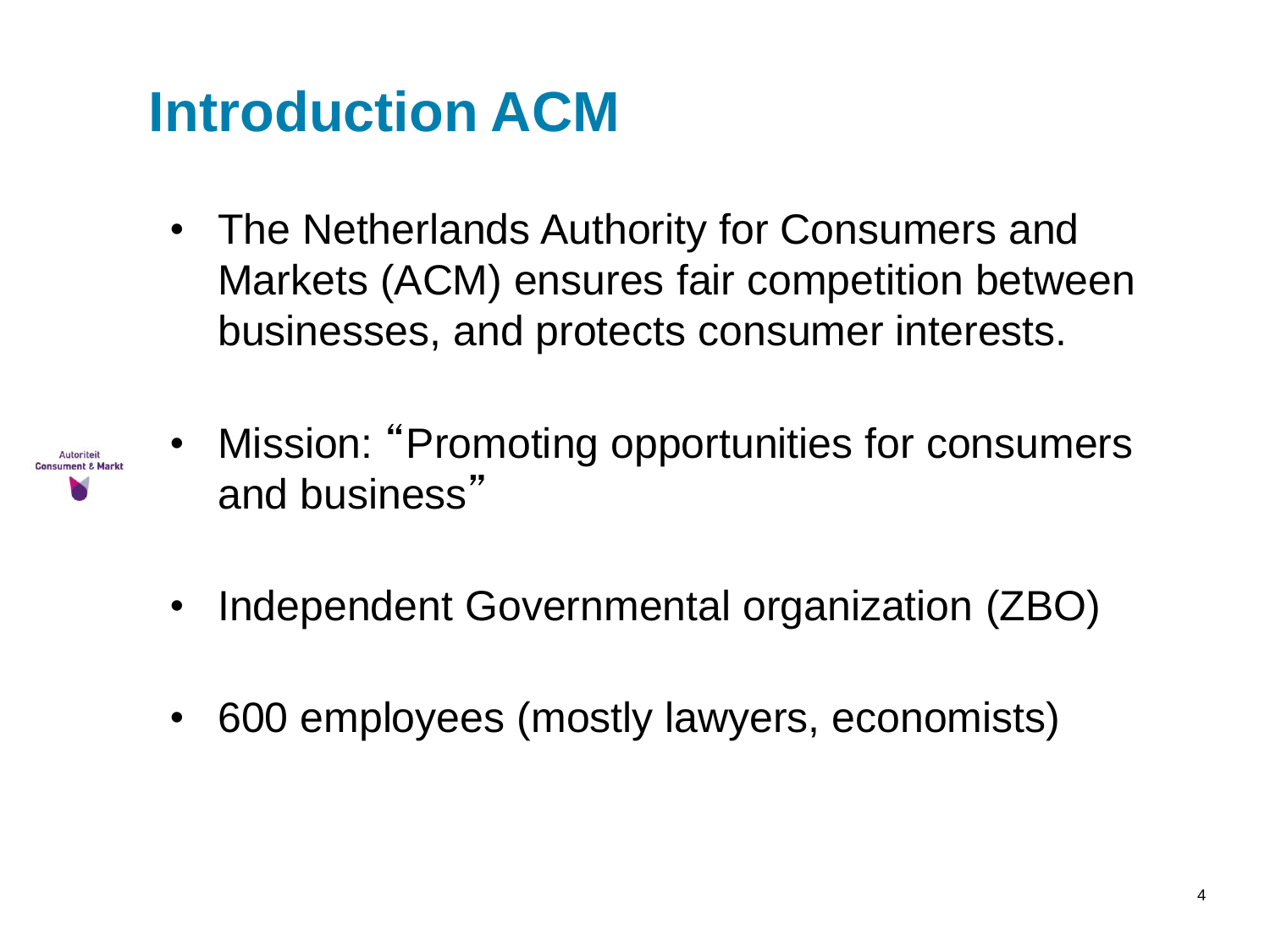# **What does ACM do?**

- General competition law
- Consumer protection law
- Sector regulation (Telecom, Post, Energy and Transport).
- Autoriteil Concument & Mark
- Decisions in individual cases (breach of relevant legislation –e.g. cartels and assessing mergers)
	- Decisions affecting all players in the market (promoting competition in regulated sectors).
	- Informing and empowering consumers
	- Advice to government (ministries, parliament)
	- Other advices: market scans, advocacy, monitoring, guidance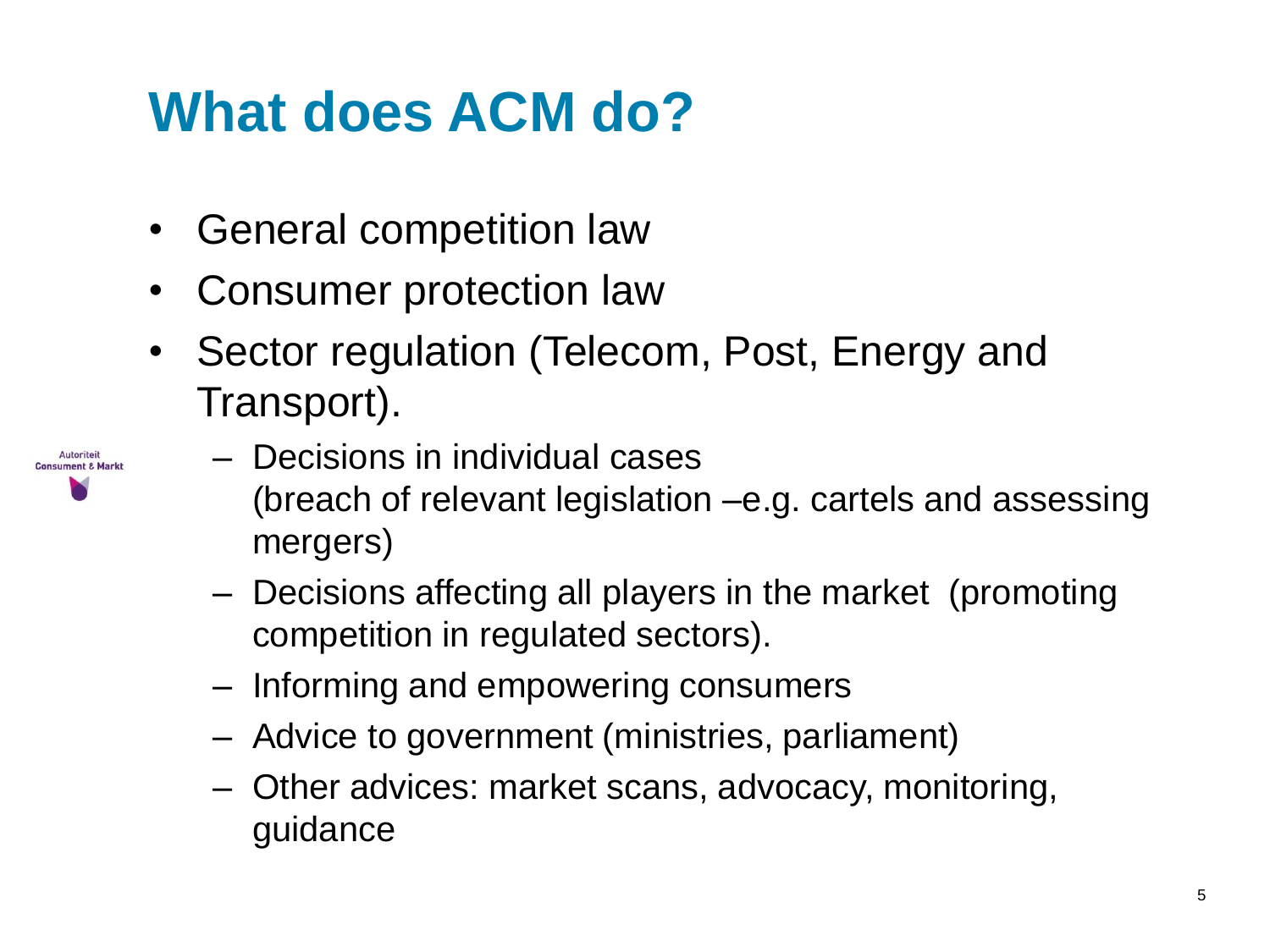# **Output 2015 and organisation ACM**

- Handling 60.000 signals and complaints in 2015
- Total fines in 2015: 24 million Euro
- Benefits of ACM's oversight to consumers 1.3 billion Euro in 2015 (170 Euro per consumer in NL).

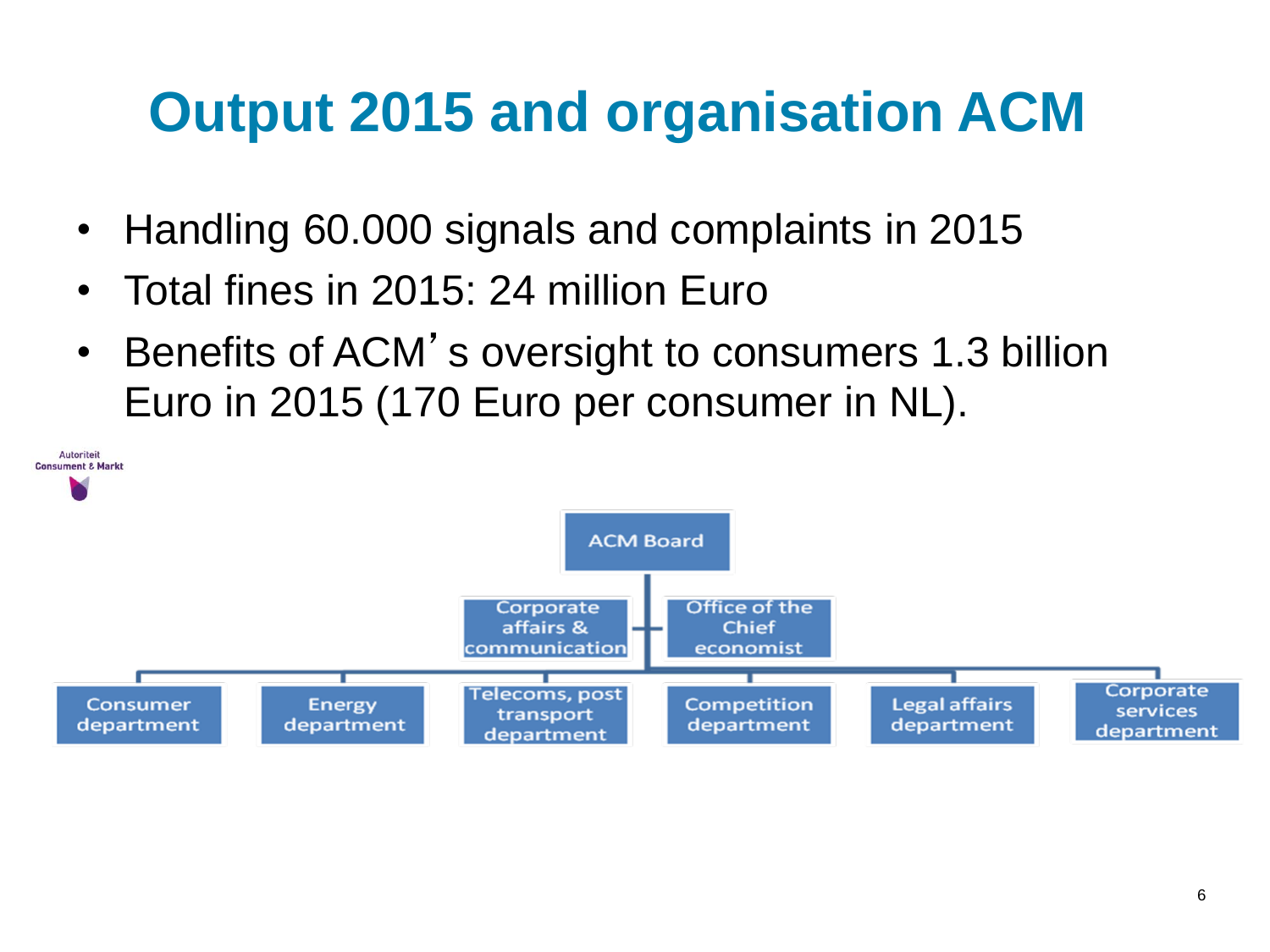## **Railway Reform in Europe**

- Liberalisation of the markets for train services started in 1991.
- Restructuring the European rail transport market
- **Autoriteit** Consument & Markt A
- Developing a strong and competitive rail transport industry
	- (1) opening the rail transport market to competition,
	- (2) improving the interoperability and safety of national networks and
	- (3) developing rail transport infrastructure.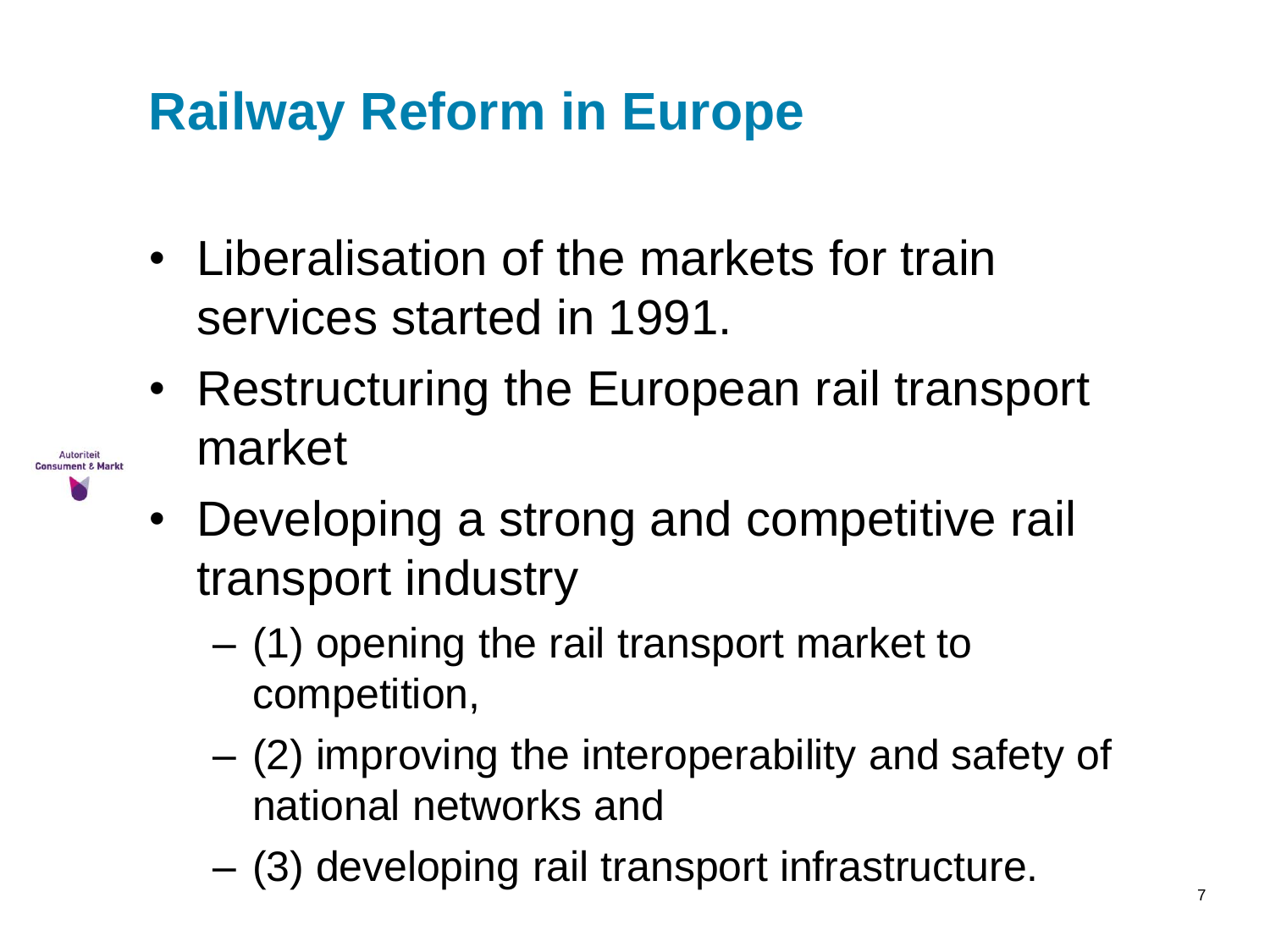### **Corridors for freight in Europe**



Source: Railway **Gazette**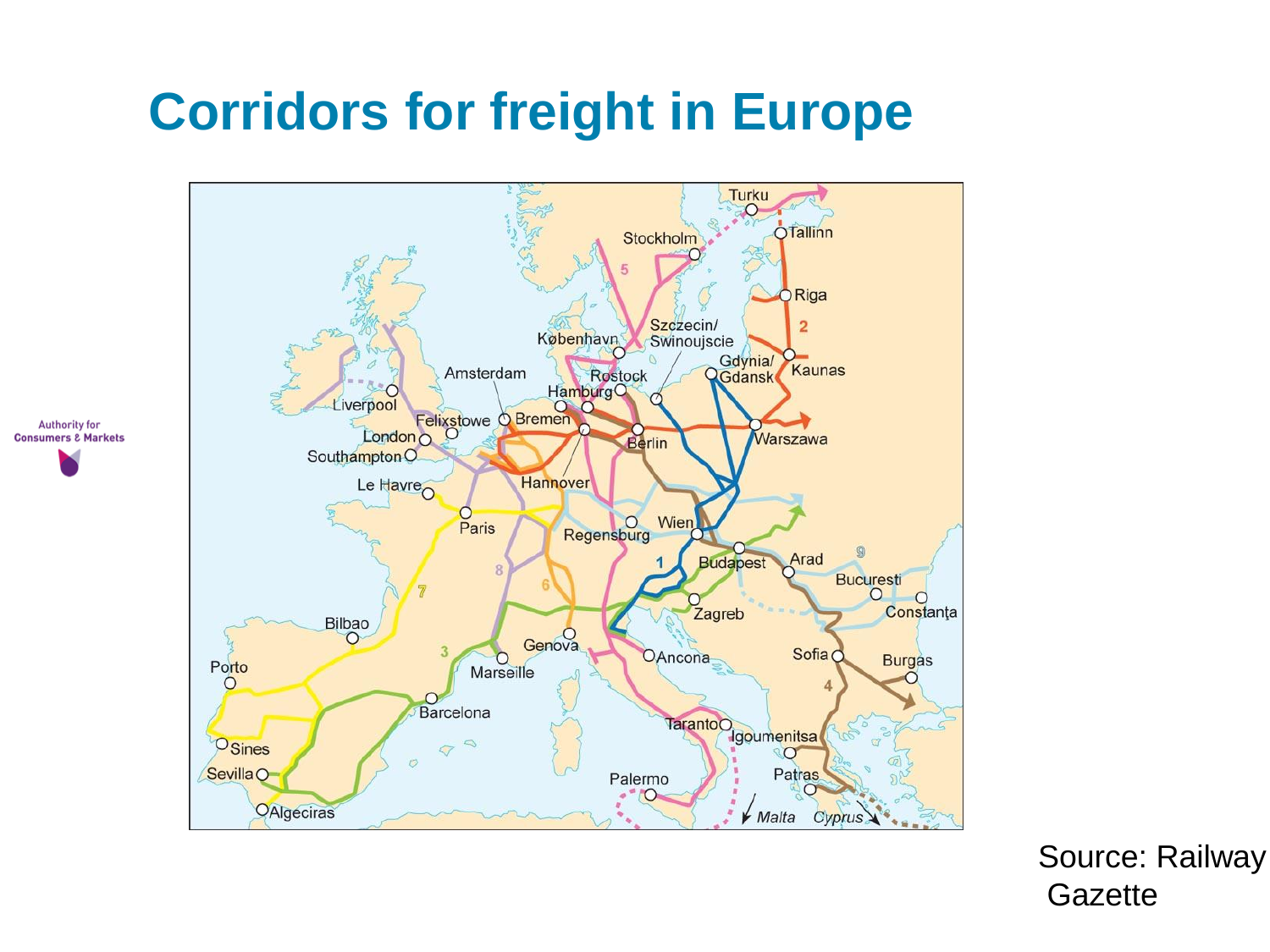### **Management of Railways**



Independent infrastructure manager

- Maintenance/investment
- Allocation capacity
- **Charging**

7000 km Network 400 stations 17 billion passenger km 40 million ton freightvolume Highest utilisation density in EU 75% of inhabitants lives < 5 km from a station 1 billion maintenance costs 1 billion renewal and new projects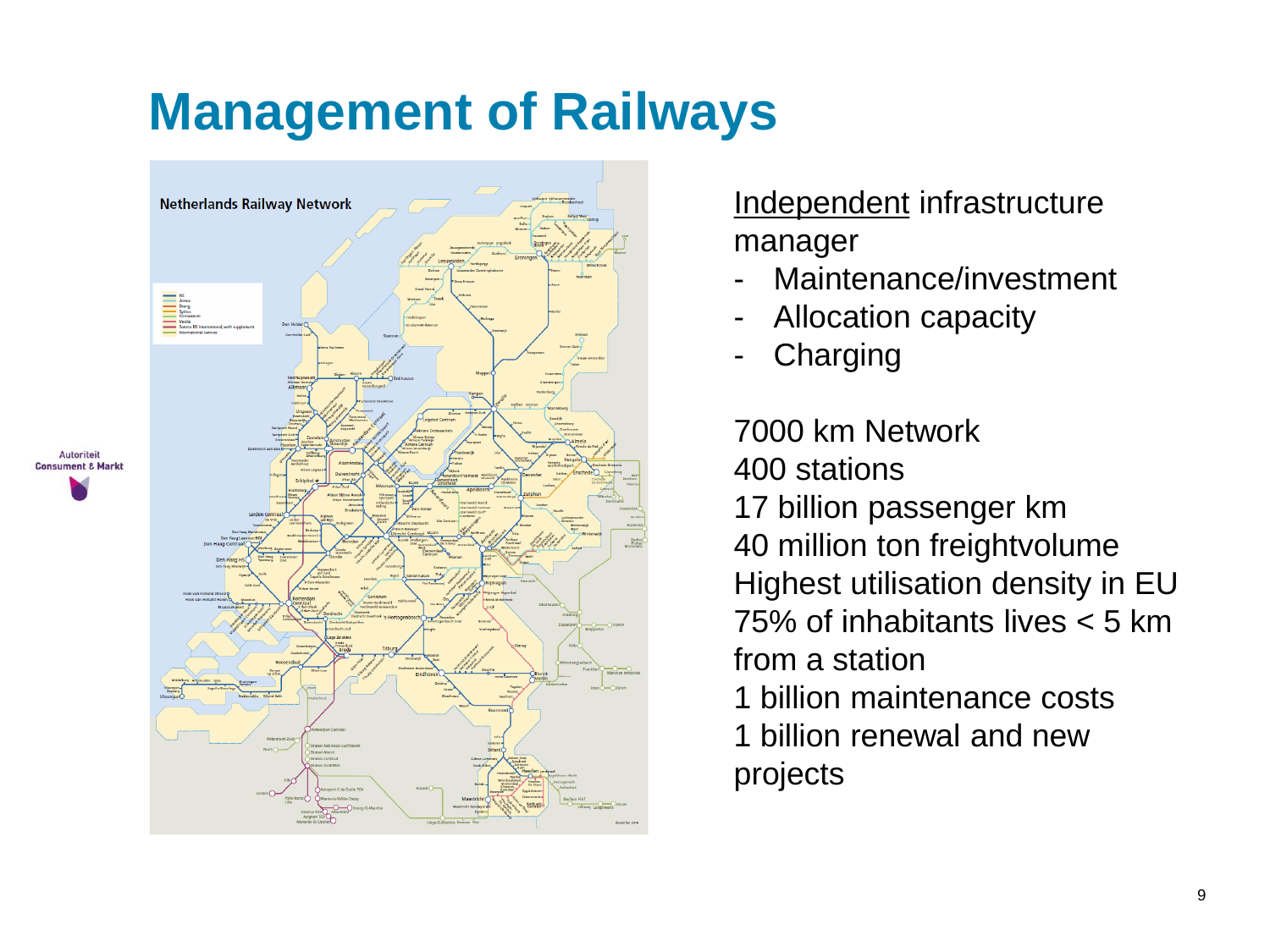## **Railwaymarket in the Netherlands**

### Freight

- Open access for freight since 1998
- 19 operators railway companies (licenced)
- Doubled transported volume since 2000
- 90% international freight (Germany)
- 40 million ton transported volume
- Commitment to growth
- Port of Rotterdam biggest port in Europe
- Dedicated freight line to Germany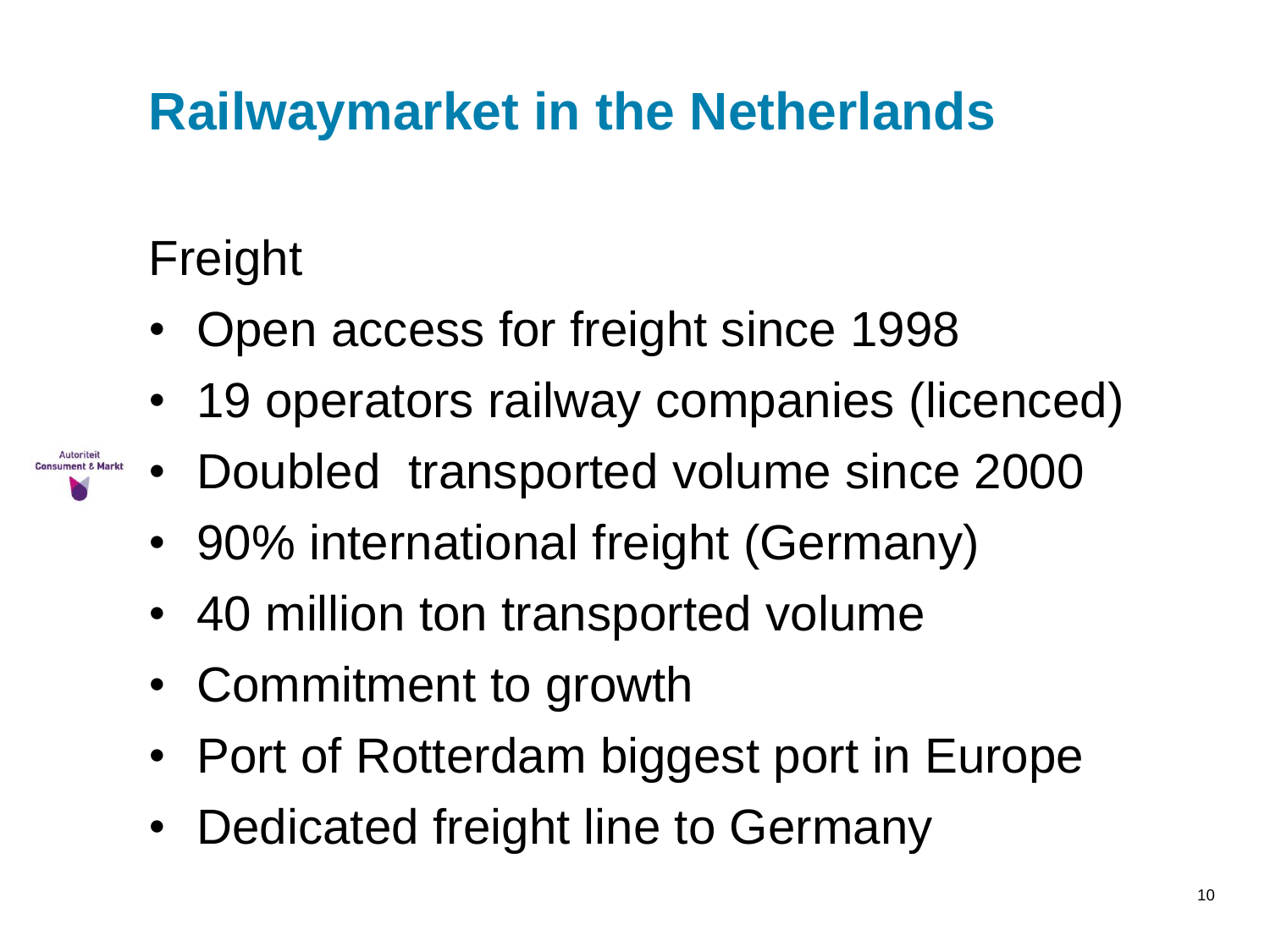## **Railwaymarket in the Netherlands**

### Passengers

- Direct award main network 2015-2025 to Dutch Railways (NS)
- 23 concessions for regional lines
- 7 different operators
- Liberalized international passenger market
- 17 billion passenger km in 2015
- 5500 trains a day
- 1,3 million people transported per day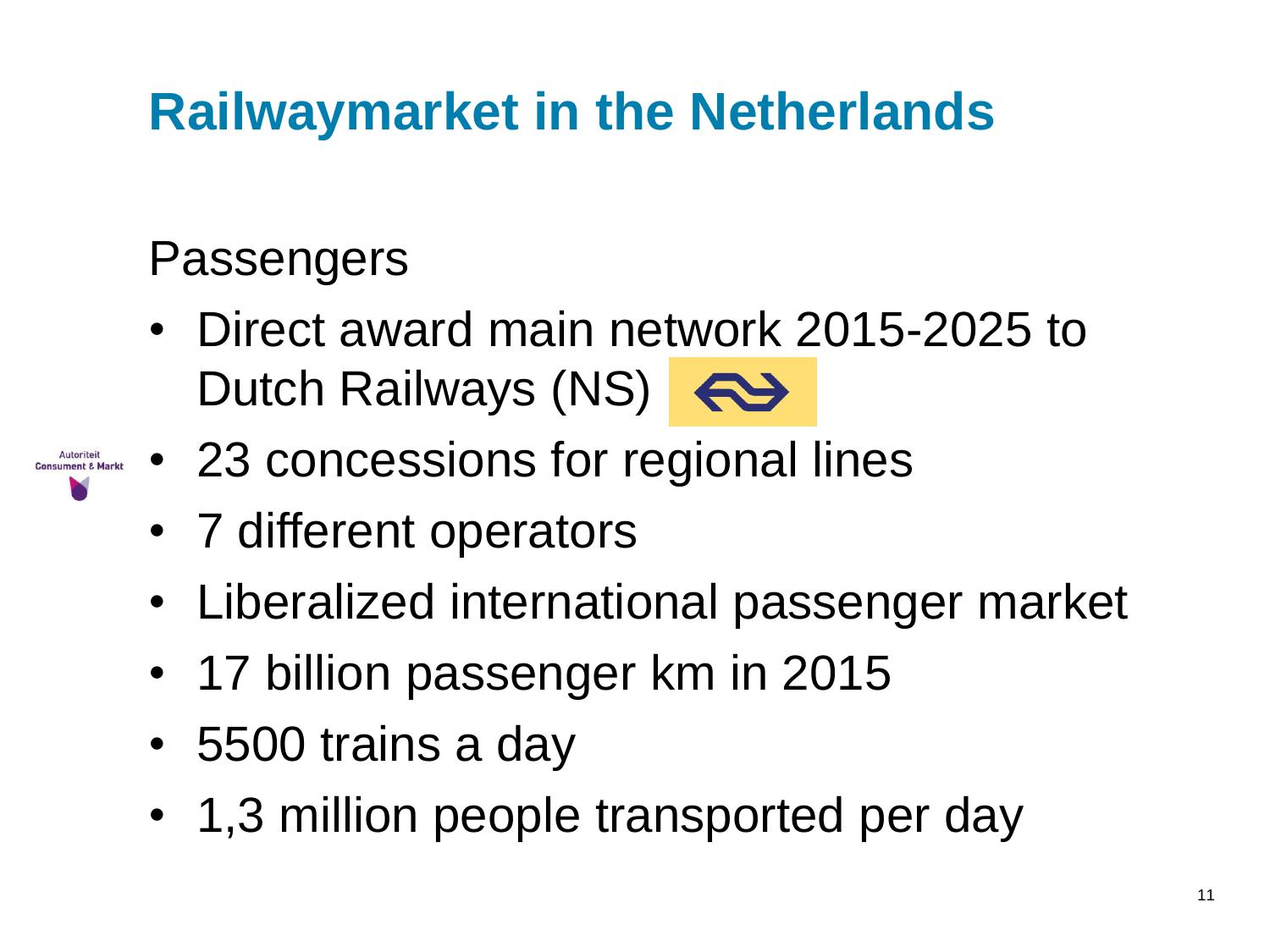### **Market model in the Netherlands**

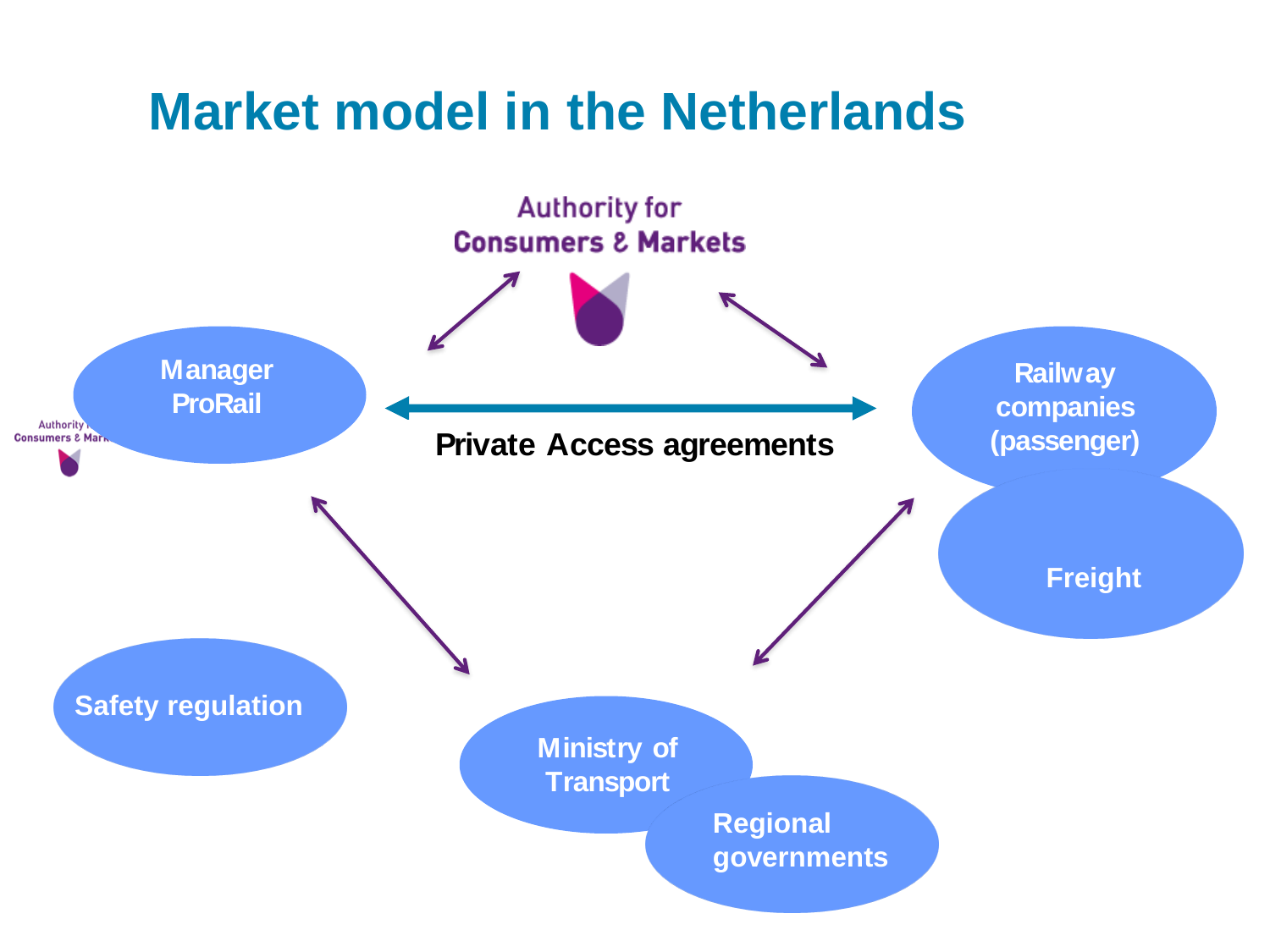# **Tasks Rail Regulation (national)**

- Competences in Railway Act 2005
- Based on European directives and regulations (2012/34/EC) and 913/2010
- Regulation Railway Act and Competition Act
	- Non-discriminatory access to infrastructure and services
	- Content network statement, capacity allocation, user charge principles, service facilities, framework agreements
	- Ex-officio investigations
	- lead management
	- Complaints

Autoriteit **Consument & Markt** 

- Monitoring the Market
- Abuse dominant position (Competition Act)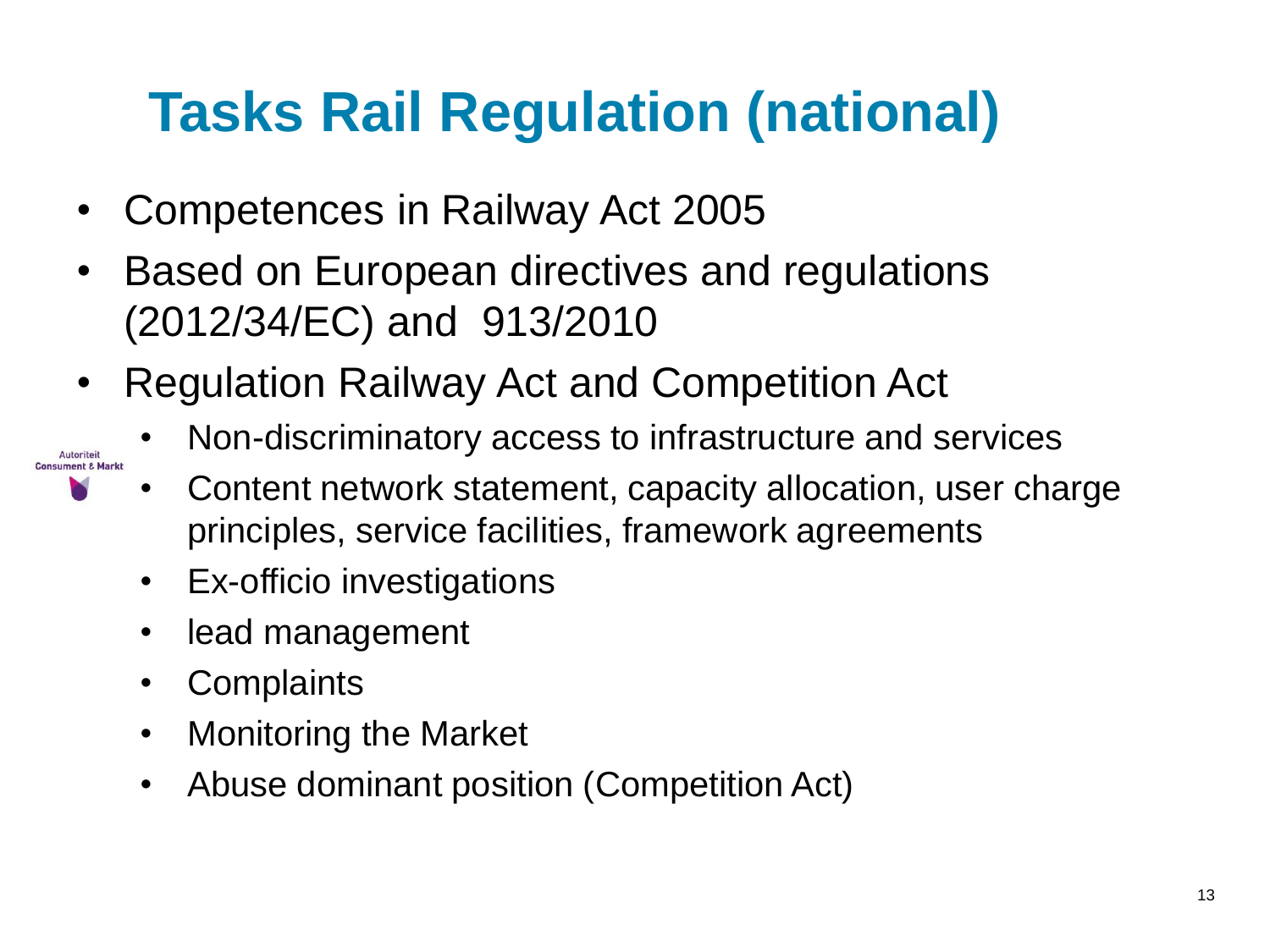# **Tasks rail regulation (international)**

• Exchanging experiences with European stakeholders (rail regulators in IRG-Rail:



• European Commission in European Network Rail

- Regulatory Bodies)
- ACM pro-active in IRG-Rail with Poland as chair in 2016
- Participation in working groups access, new legislative proposals, market monitor and user charge
- Cooperation in European railfreight corridors (9)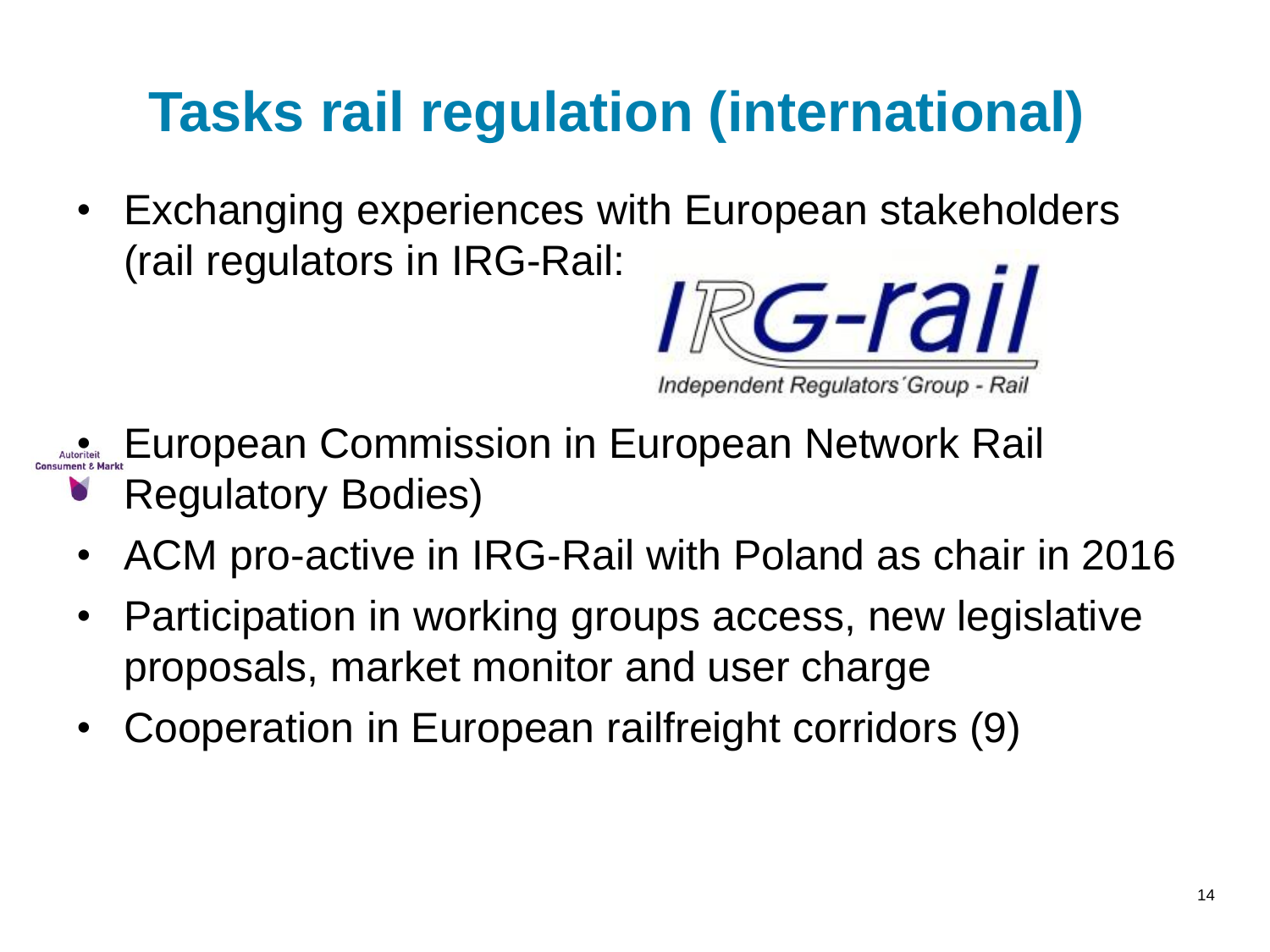### **Regulation practises**

**Authority for** 

- Be visible and stay independent!
- Regularly consult all Railway companies and their organizations
- Pay extra attention to new entrants
	- Participate pro-actively in meetings and conferences
	- Have a clear website and window for market signals
	- Exchange experiences with other international market regulators
	- Participate in international groups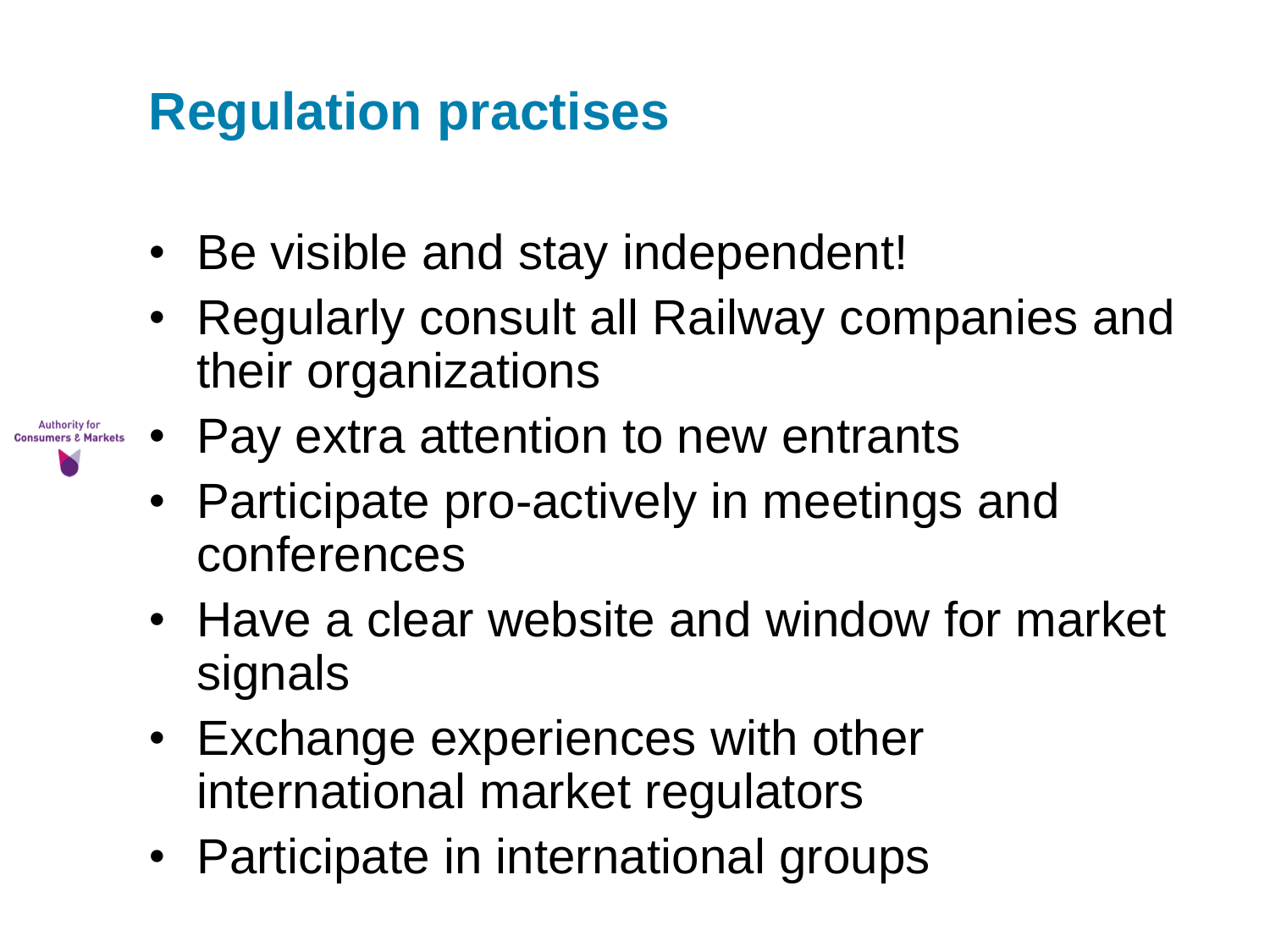## **Case 1: transparency of information for infrastructure manager**

- Transparency of access conditions and prices in network statement (obligations according to European and Dutch Law)
- Checked by Regulator based on criteria
	- **Completeness** 
		- **Clarity**

Autoriteit **Consument & Markt** 

- **Accuracy**
- Checked in 2006
- Decision of ACM followed by Inframanager
- Penalty payment if not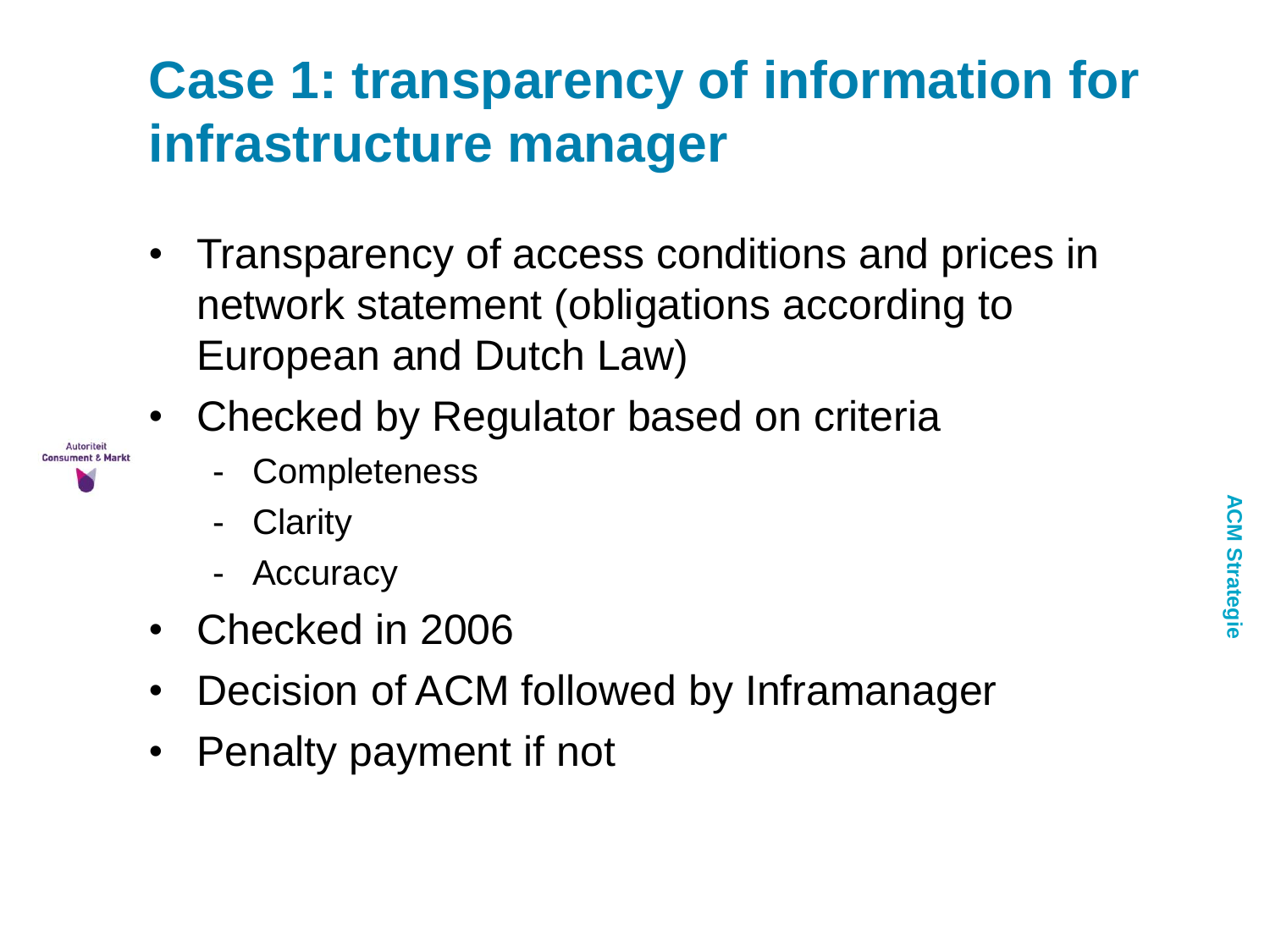### **Case 2: fair allocation for maintenance of the railtracks**

- Request for maintenance roster in annual time table (possessions on tracks during 2 nights of the week)
- Autoriteit<br>Consument & Markt
- 4x More time reserved than needed for maintenance;
	- Railway companies felt disadvantaged (could run less trains)
	- ProRail (managers) had to deliver made-tomeasure to balance maintenance capacity need vs. traffic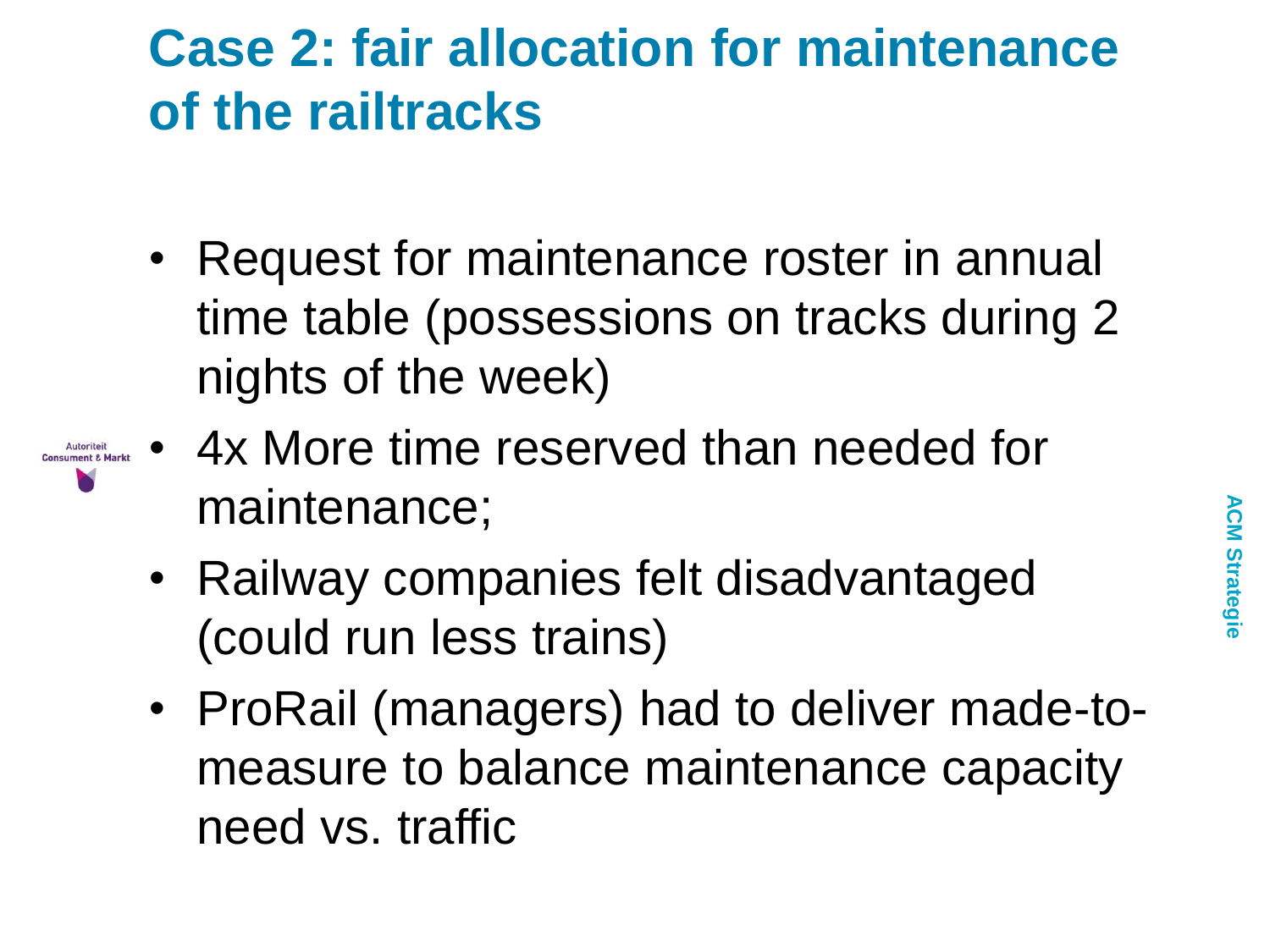### **Case 3: Market scans passenger market**

- Follow-up from Complaints of regional railway companies in order to investigate the market
- Regional operators dependent of incumbent Autoriteit **Consument & Markt** operator for crucial services (stations)
	- Control and ownership of stations by incumbent resulted in discrimination of new entrants
	- Travel information controlled by incumbent leads to potential discrimination in quality and prices
	- Control of ticket system by incumbent lead to problems with revenue allocation
	- No proof of discrimination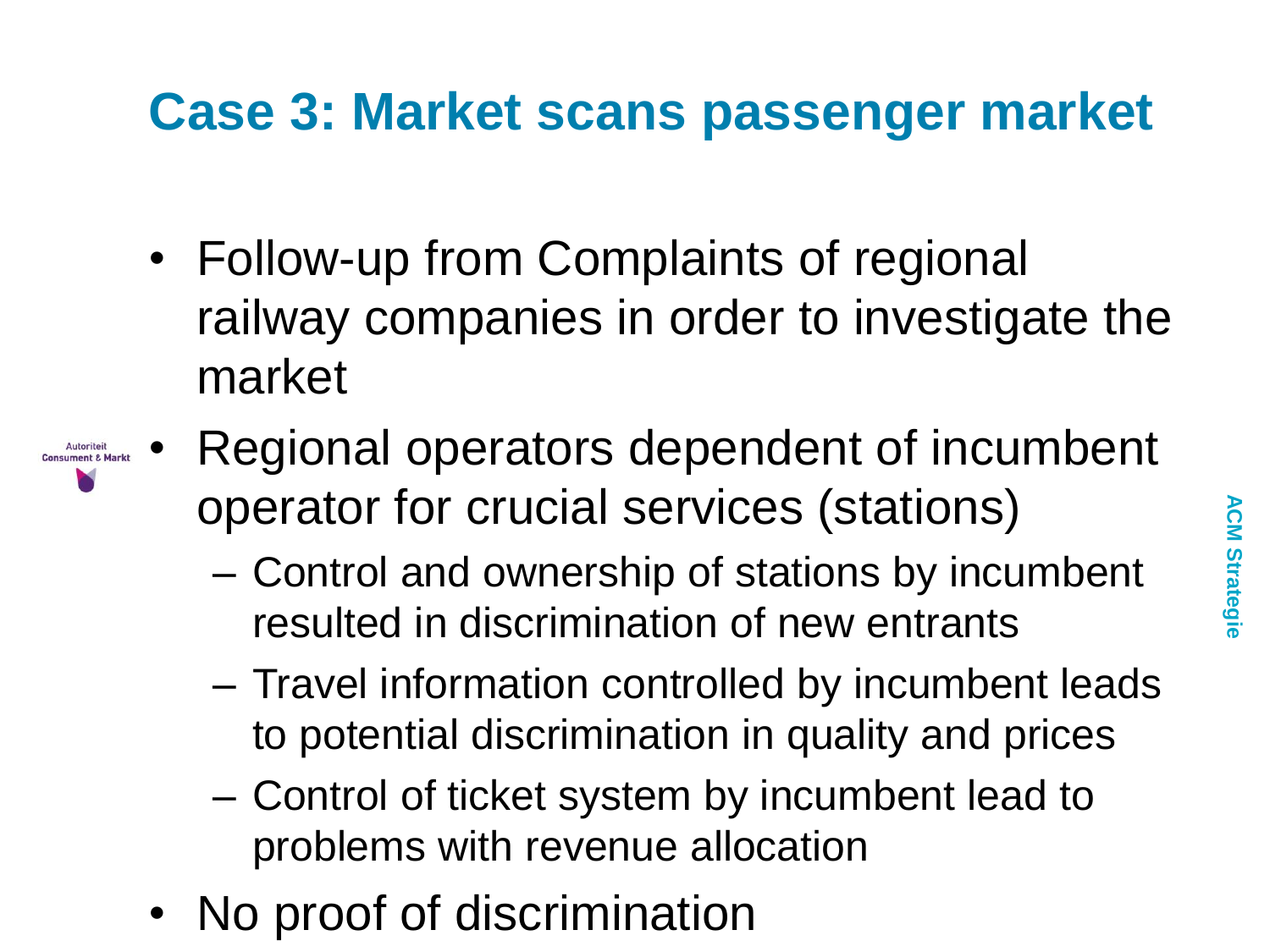### **Case 4: Rail market monitor**

- 7<sup>th</sup> monitor will be published in autumn 2016
- Monitor of national railway market
- Assessment of infrastructure manager
- Increases transparency
- Getting acquainted with the market: interviews
- Visibility Regulator

Autoriteit **Consument & Ma** 

• Input for Regulator to assess issues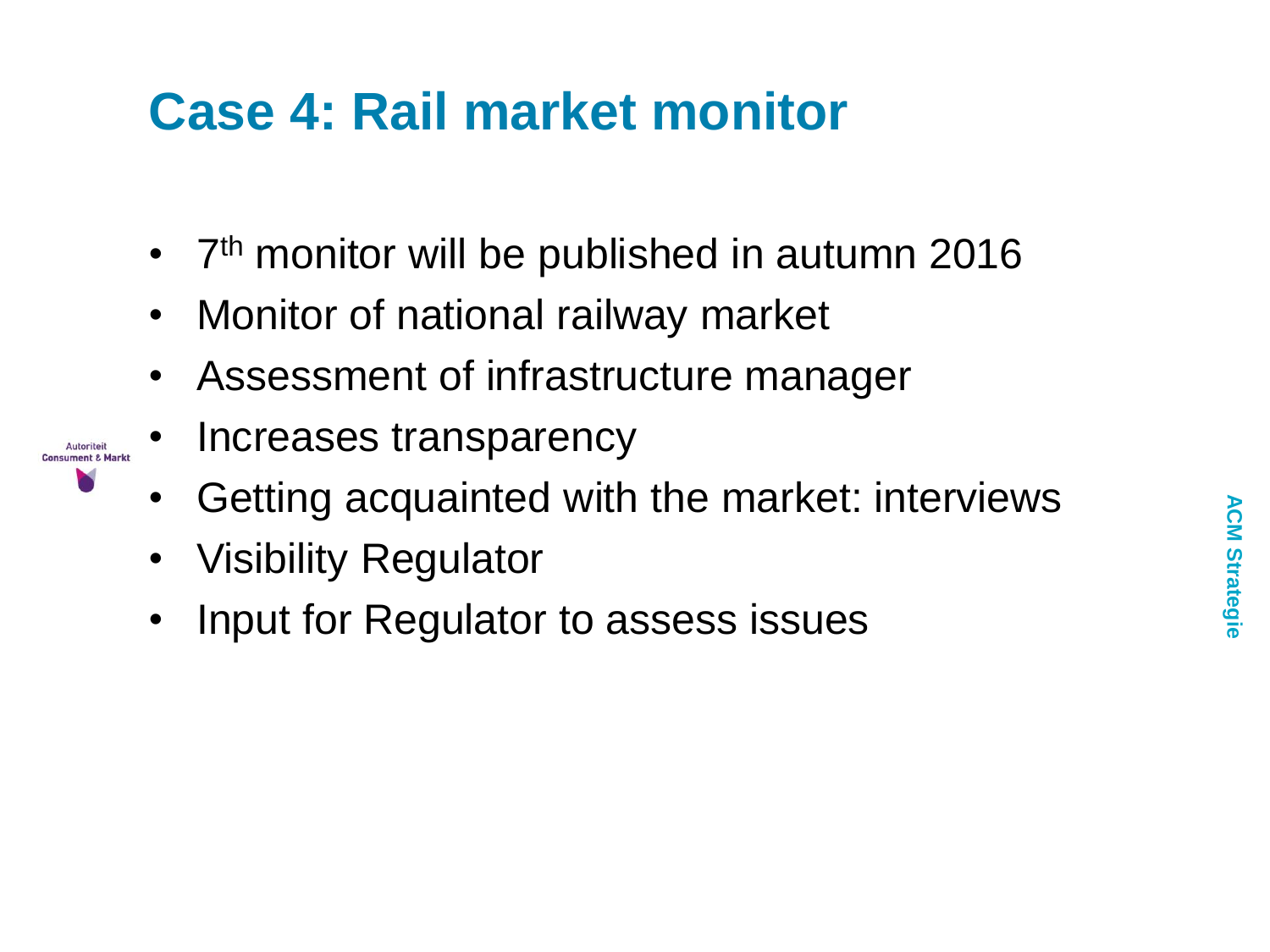### **Case 5: Railfreight corridors**

- Netherlands involved in 3 corridors
- European law requires cooperation of regulators in case of discrimination and dealing with complaints
- Memorandum of Understanding closed with all rail regulators on freight corridors



Autoriteit **Consument & Markt**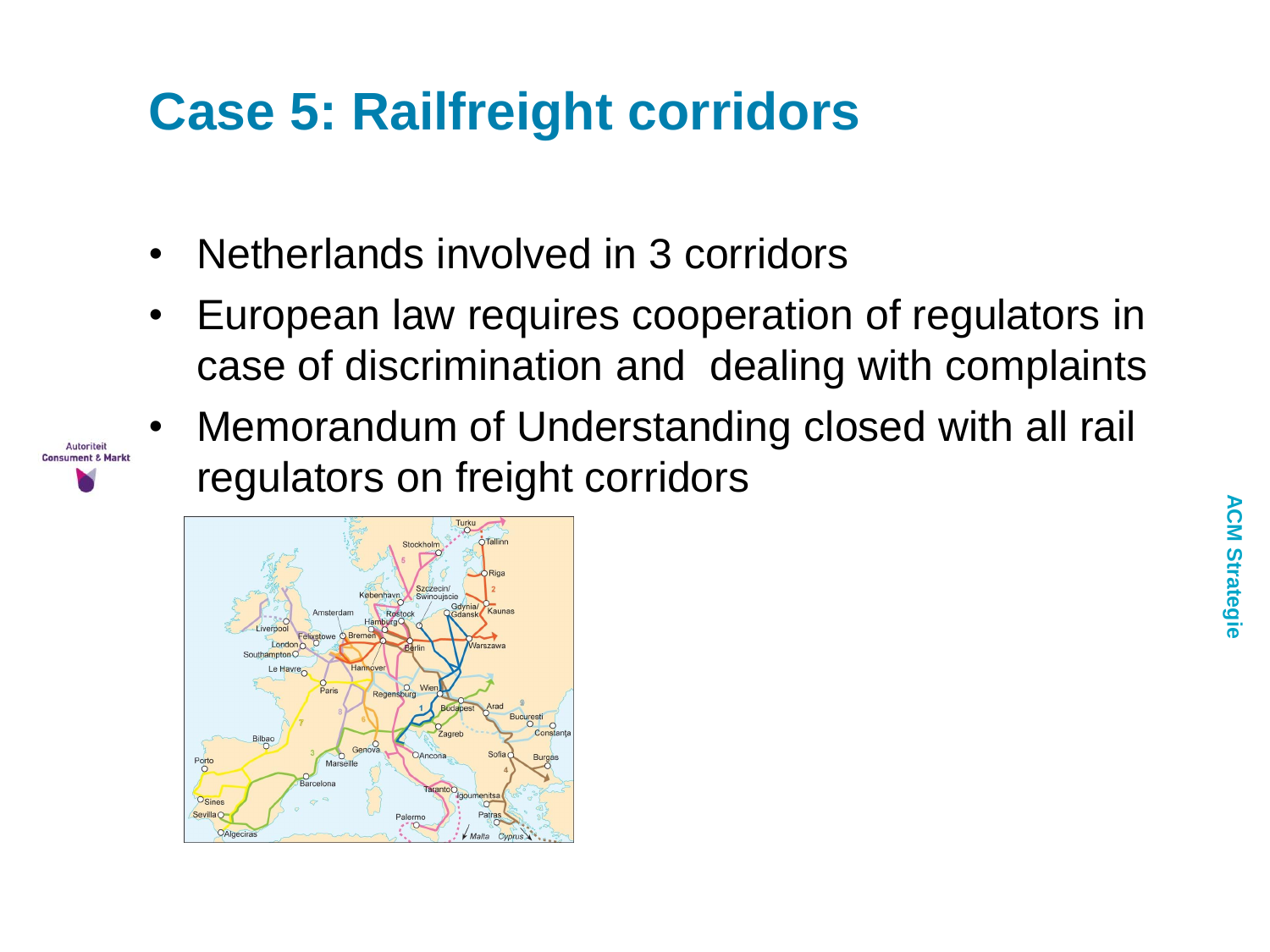## **Case 6: Complaint Veolia against monopoly**

#### **History**

• Early signals from regional railway operators about their dependence on Dutch Railways (NS) regarding service facilities

| <b>Authority for</b><br><b>Consumers &amp; Markets</b> |
|--------------------------------------------------------|
|                                                        |
|                                                        |

- Market scan passenger transport 2011
	- Quick scan rail passenger transport 2013
	- $\rightarrow$  Central theme: Powerful position of Dutch Railways NS puts regional railway undertakings at a disadvantage
- NS responded on market scans by hiring consultants that denied all facts
- In July 2015 regional operators showed great concerns about the missing level playing field in the railway market for passengertransport
- New concession on the market in 2014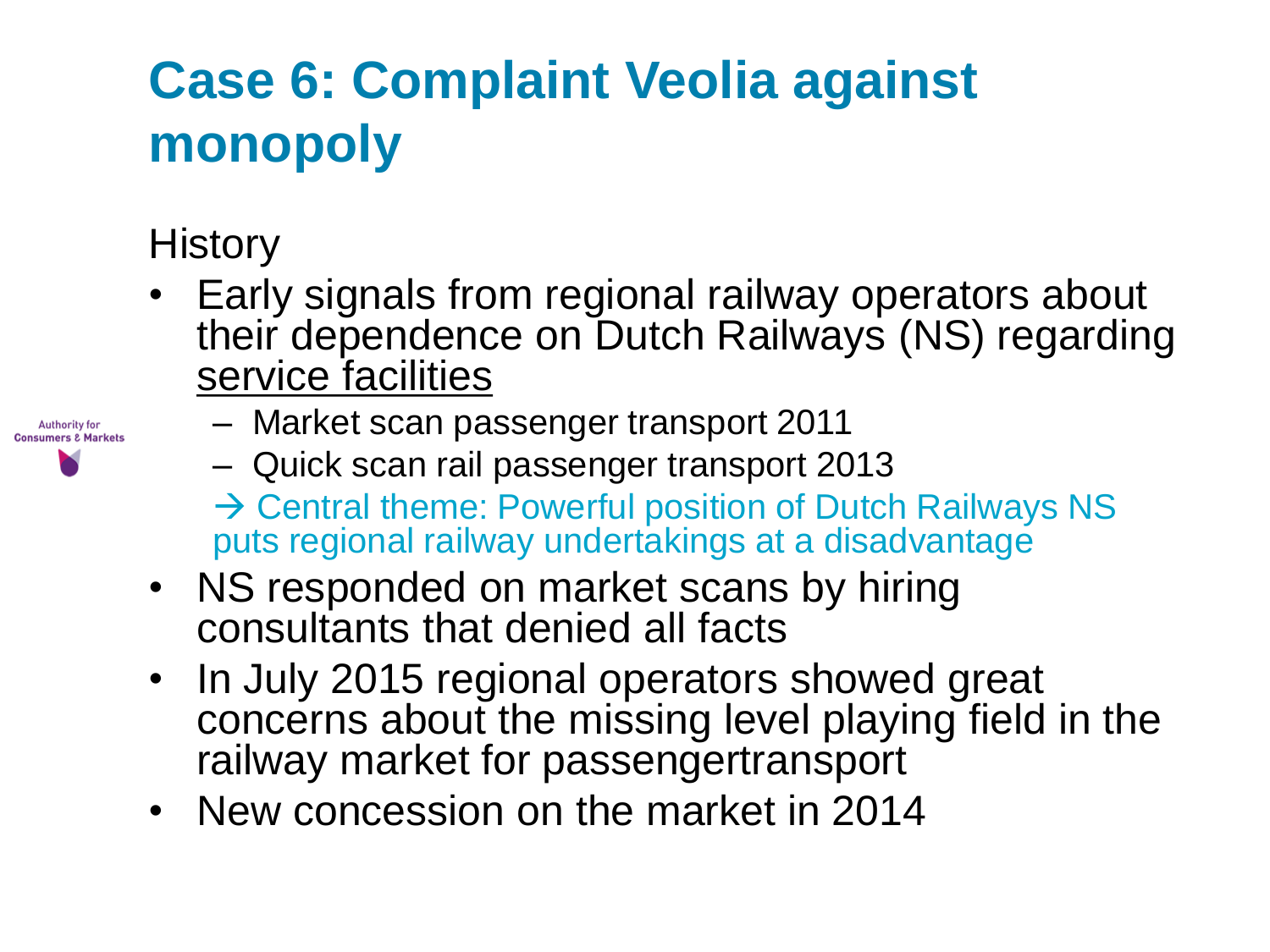## **Monopolies of service facility**'**s**

- Electronic ticketsystem owned by incumbent railways NS (80% shareholder)
- Setting ticket prices

**Authority for Consumers & Markets** 

- NS monopoly on travel information
- NS monopoly of ticket vending machines
- NS calculates revenue allocation for other railway companies and pay their share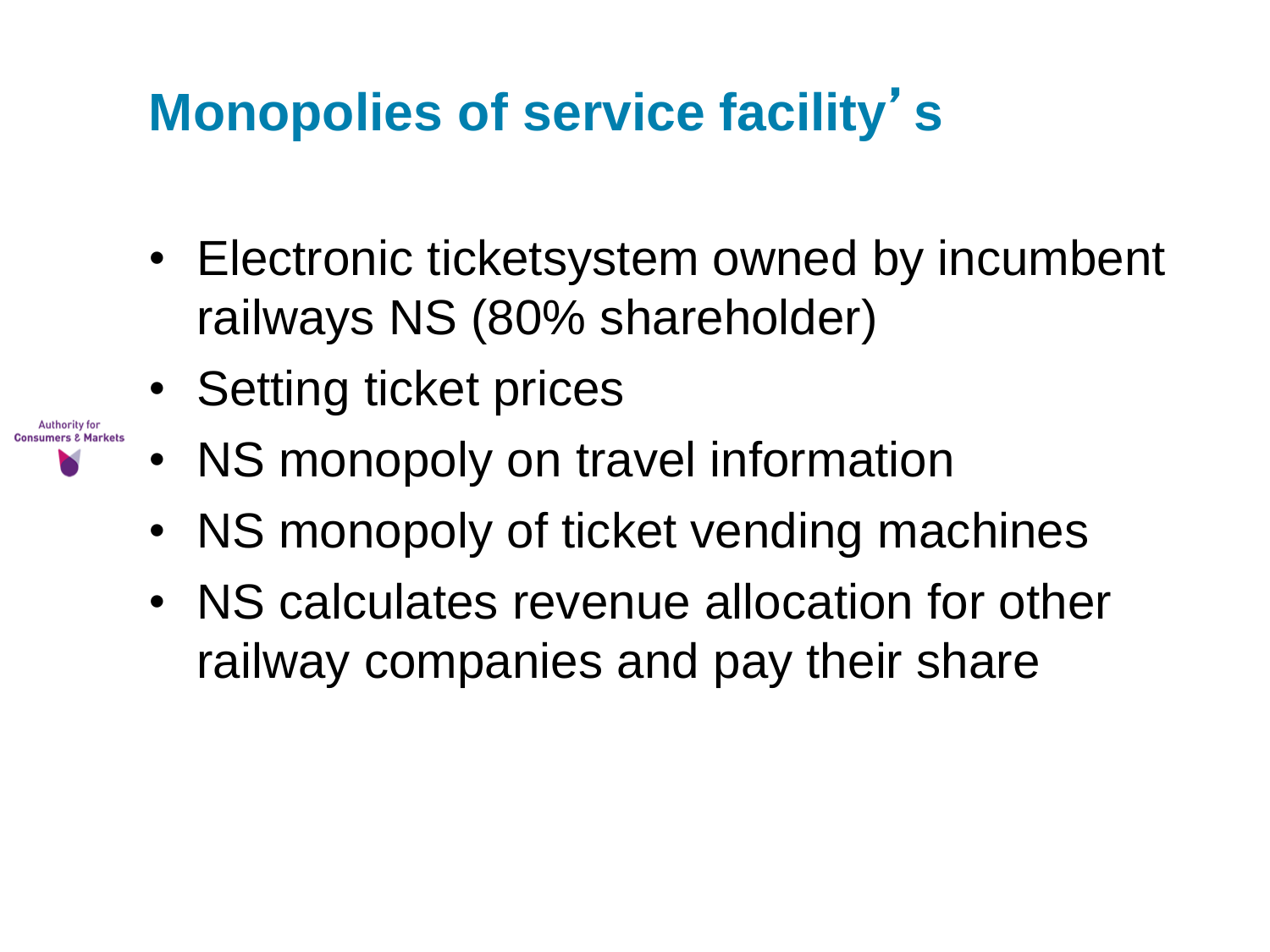### **Market condition in 2015**

- New concession on market
- All public transport in Province of Limburg (trains and busses): including 4 railwaylines

• Joint use of main network

• Duration: 15 years

**Authority for** 

- Total turnover: 2 billion EURO (55,5 million per year)
- Final date for a tender 3 November 2014 (Arriva, Abellio and Veolia made a bid))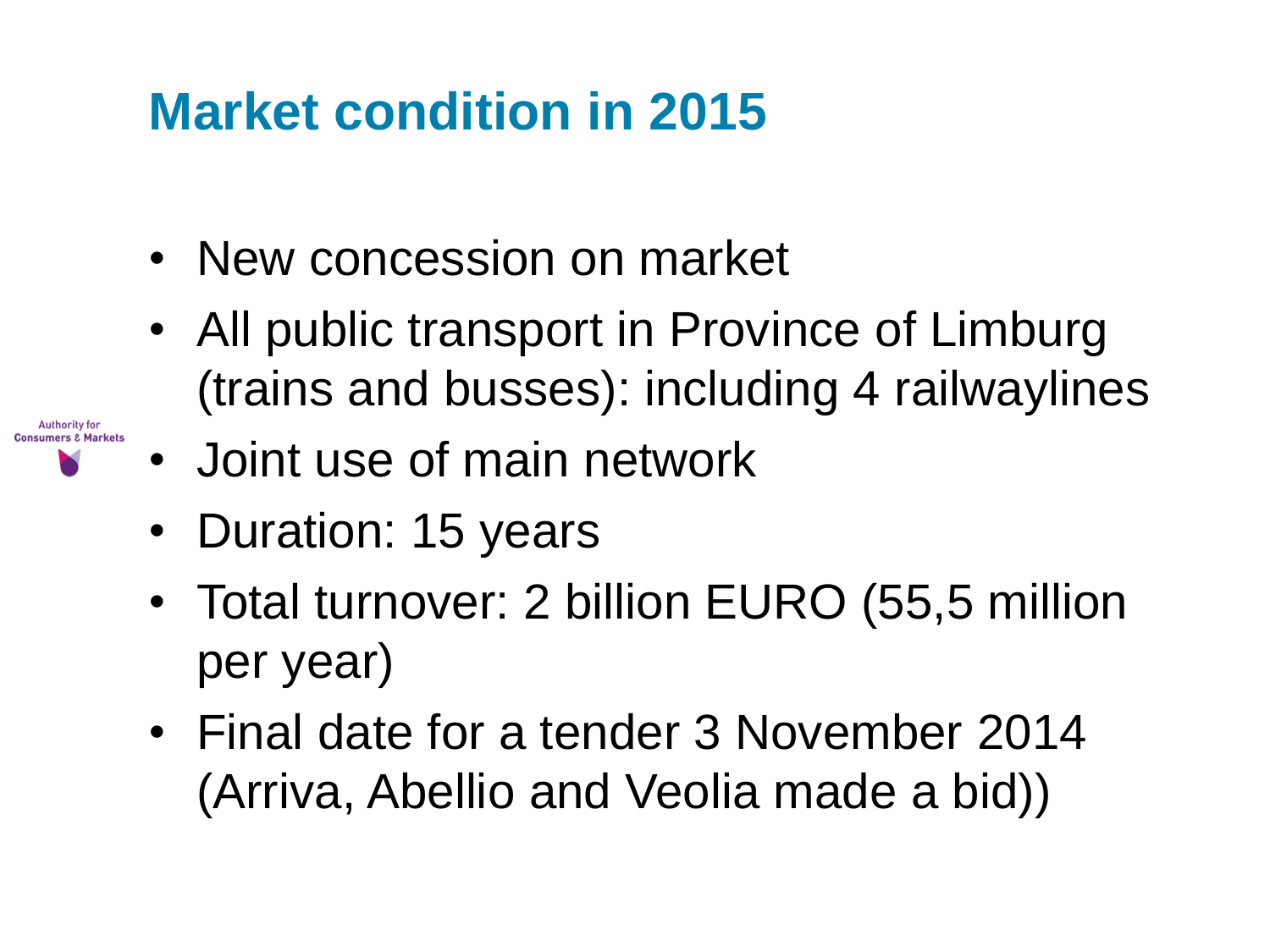### **Procedure complaint (1)**

**Authority for Consumers & Markets** 

- 5 September: complaint to ACM to take enforcement action against NS with regard to different behaviors of NS associated with the European public tender of the ' Public Transport Concession Limburg 2016-2031 '
- Basis: infringement of legal framework
	- ACM demanded information from parties in October and November
	- Hearing organised at ACM office on 28 November 2014
	- View in writing asked until 3 December 2014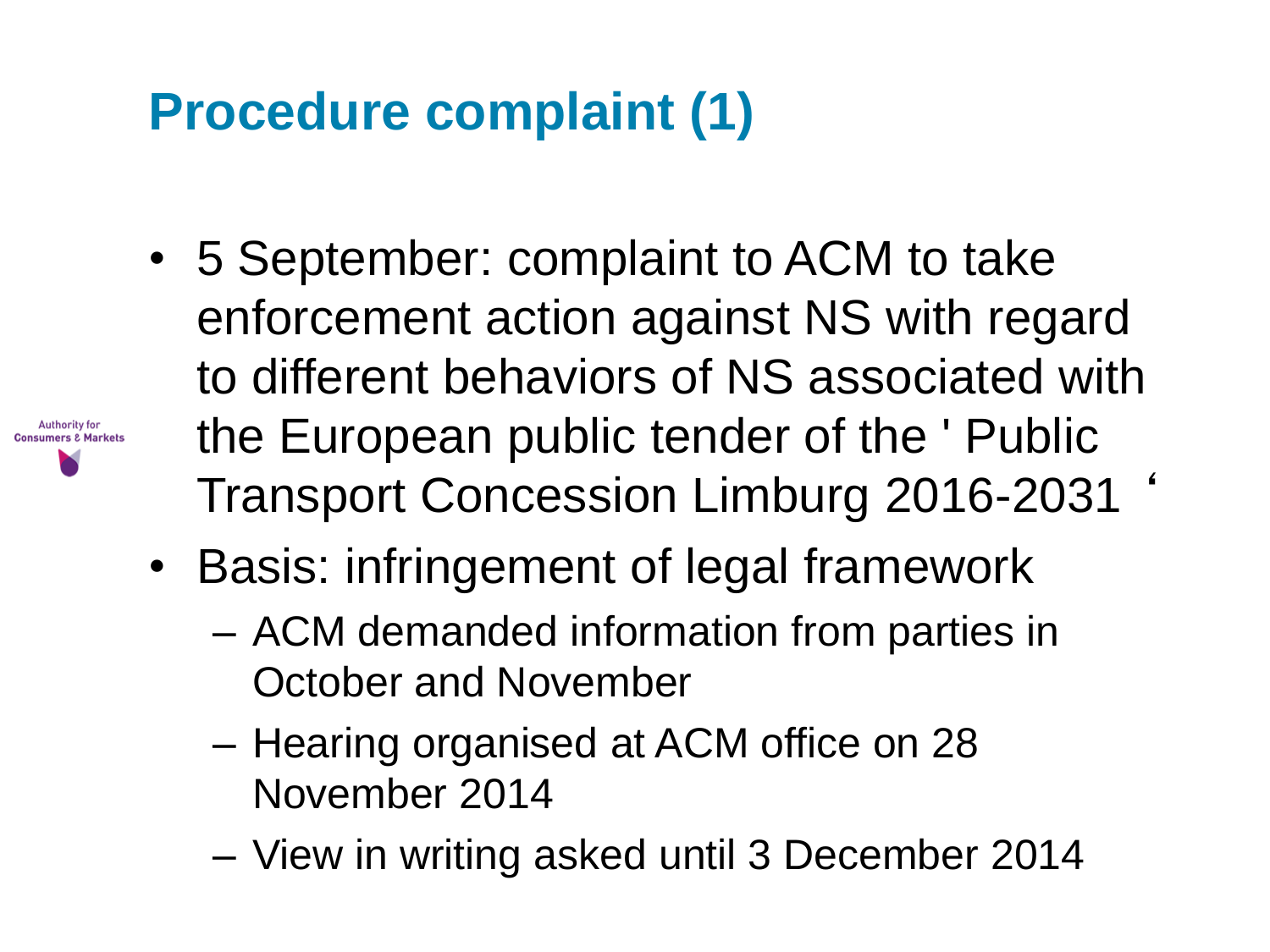### **Procedure complaint (2)**

**Authority for** 

- Notice of draft decision to NS on 27 January 2015
- NS responded that the an integral part of the text was confidential
- 1 June NS ceased legal resistance against publication
- 3 June ACM published decision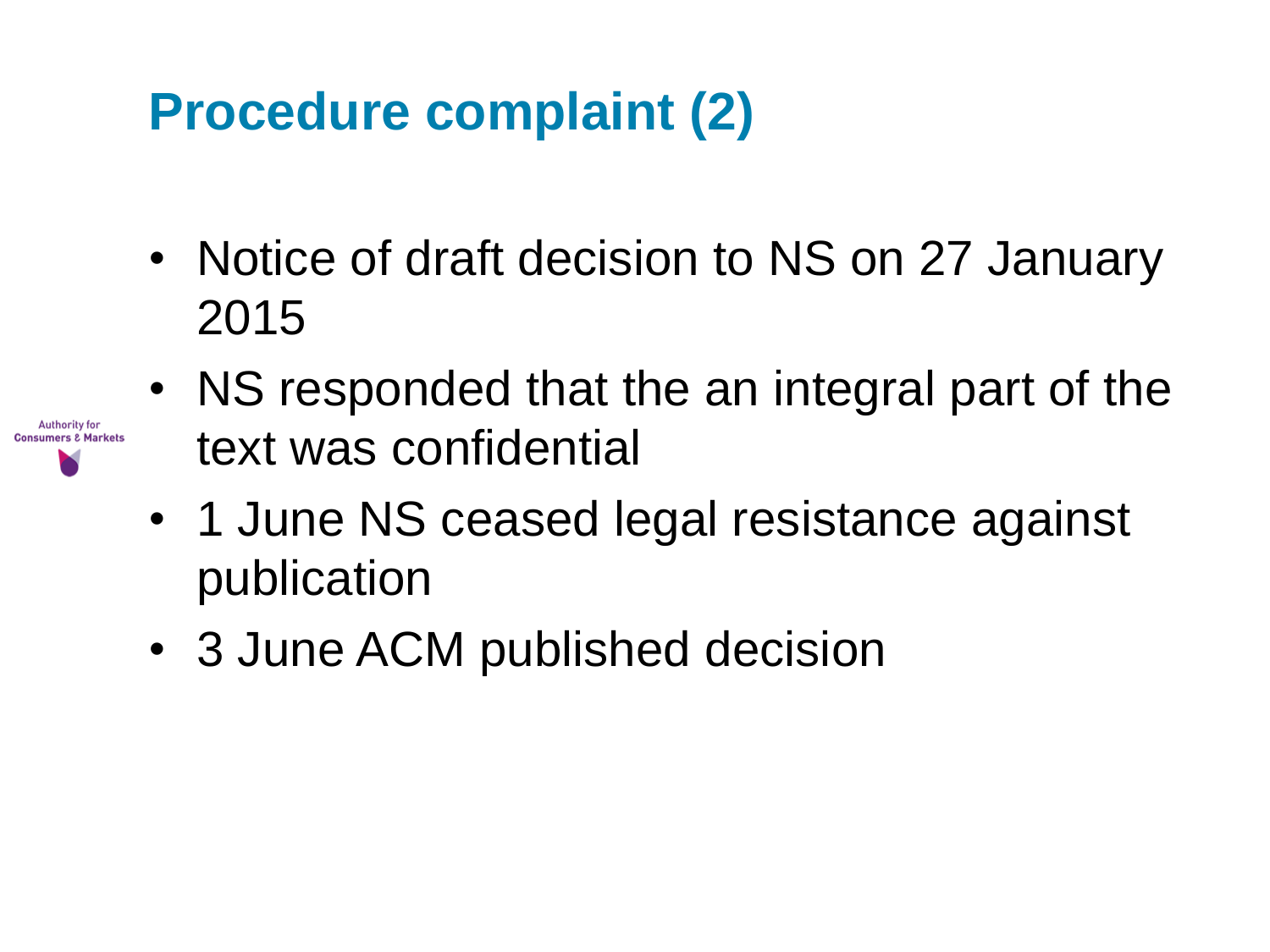## **Decision by ACM**

**Authority for Consumers & Markets** 

- Infringement of legislation by NS
- No reasonable offer to Veolia for several services by NS
	- Offer of 15 September of NS was according to Veolia too late, not complete, not cost oriented and discriminatory
		- No level playing field in knowledge and statistics about passengers and revenue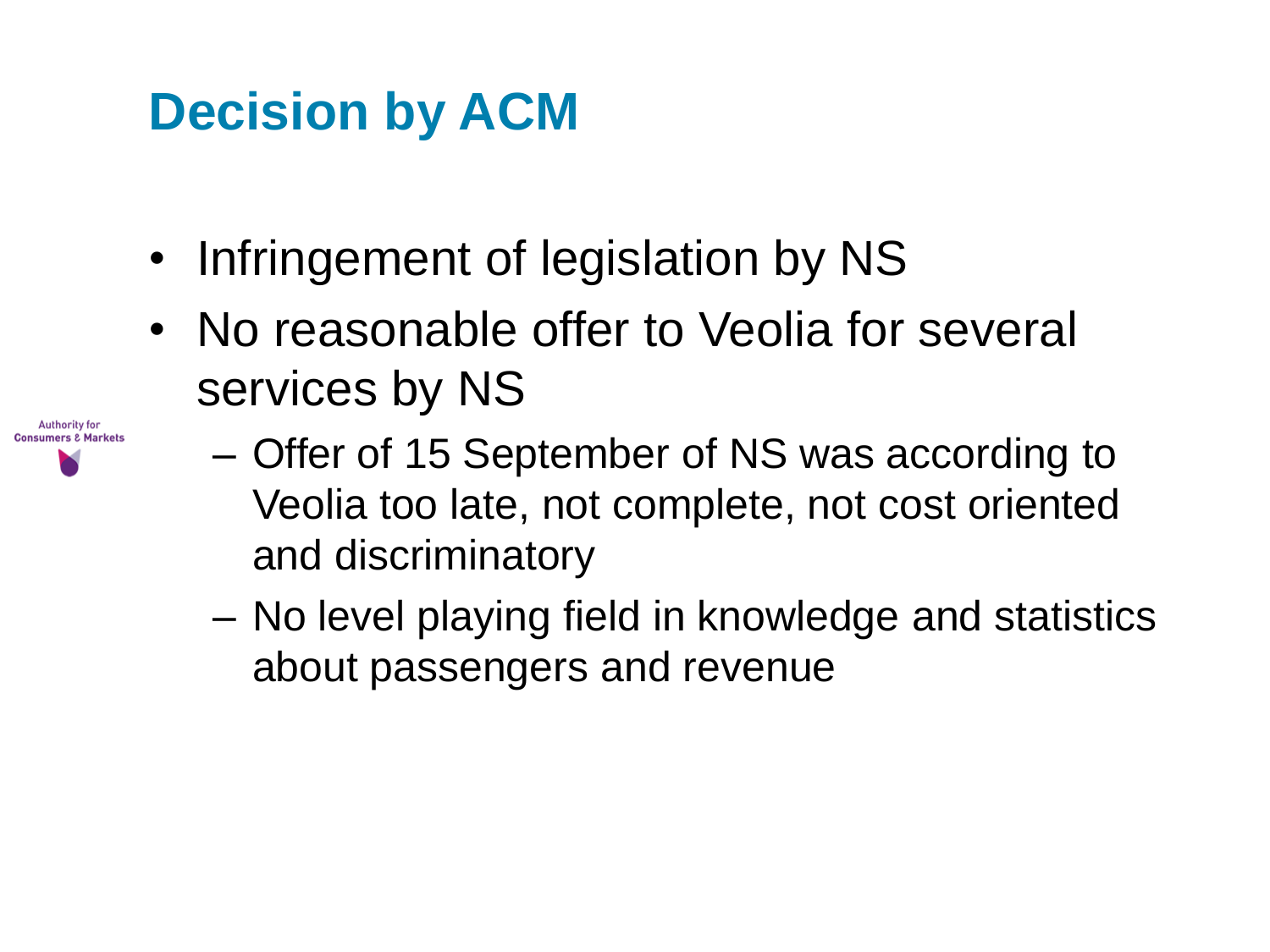### **Defense NS**

**Authority for Consumers & Markets** 

- No proof that mentioned services fall under Railway Act
- NS states that Veolia has alternatives
- Offer was within reasonable time and nondiscriminatory
- Request for enforcement was premature
- Questions to clarify the offer were not answered by Veolia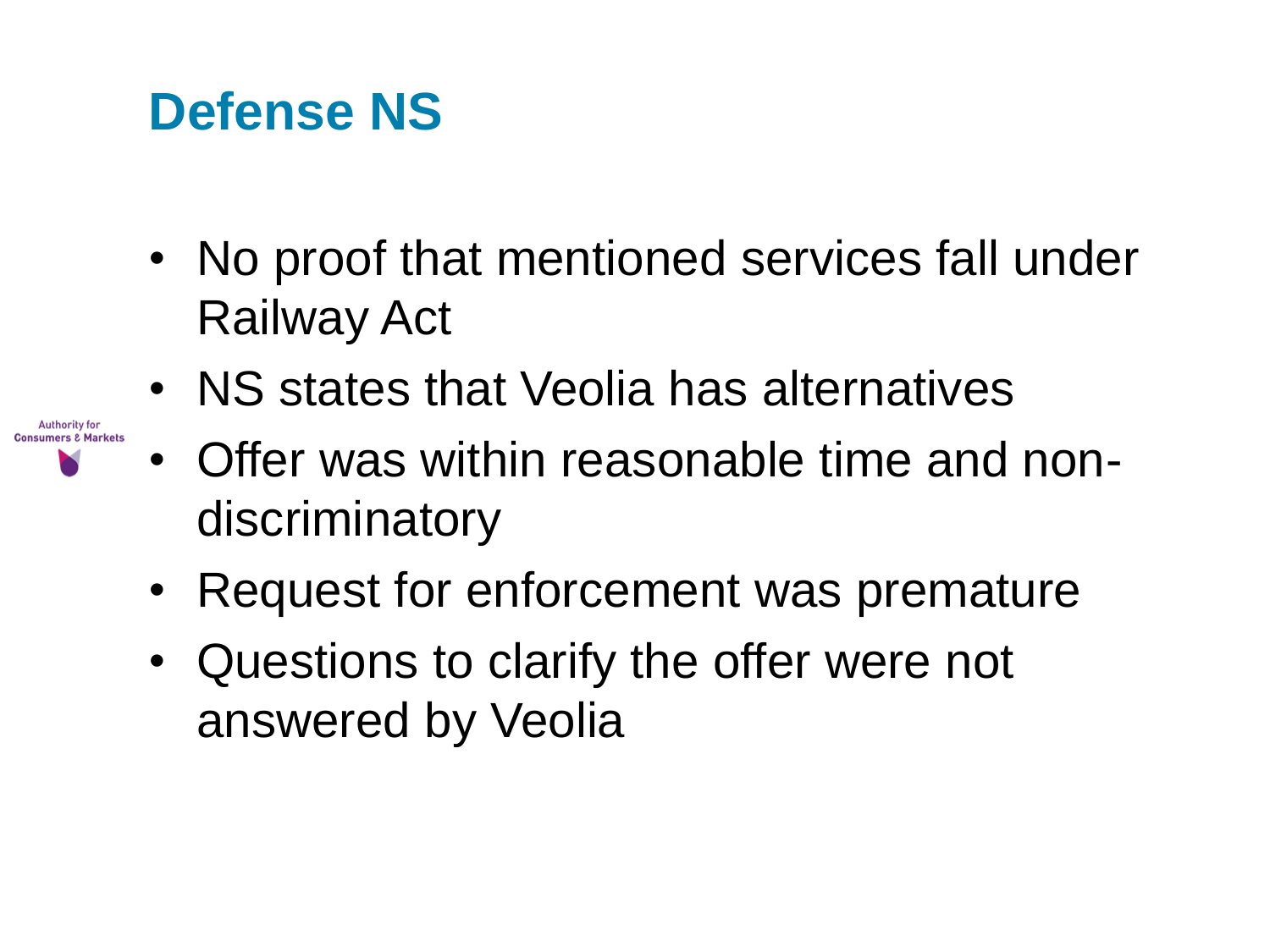### **Considerations ACM**

- If NS is owner, NS is obliged to make an offer
- If services comply with framework (Railway Act), NS is obliged to make a reasonable offer
- **Authority for Consumers & Markets**
- ACM assesses when a reasonable offer has been made against cost-oriented tariffs and on conditions that does not hamper competition
	- Timely response
	- Irrevocable offer
	- Complete offer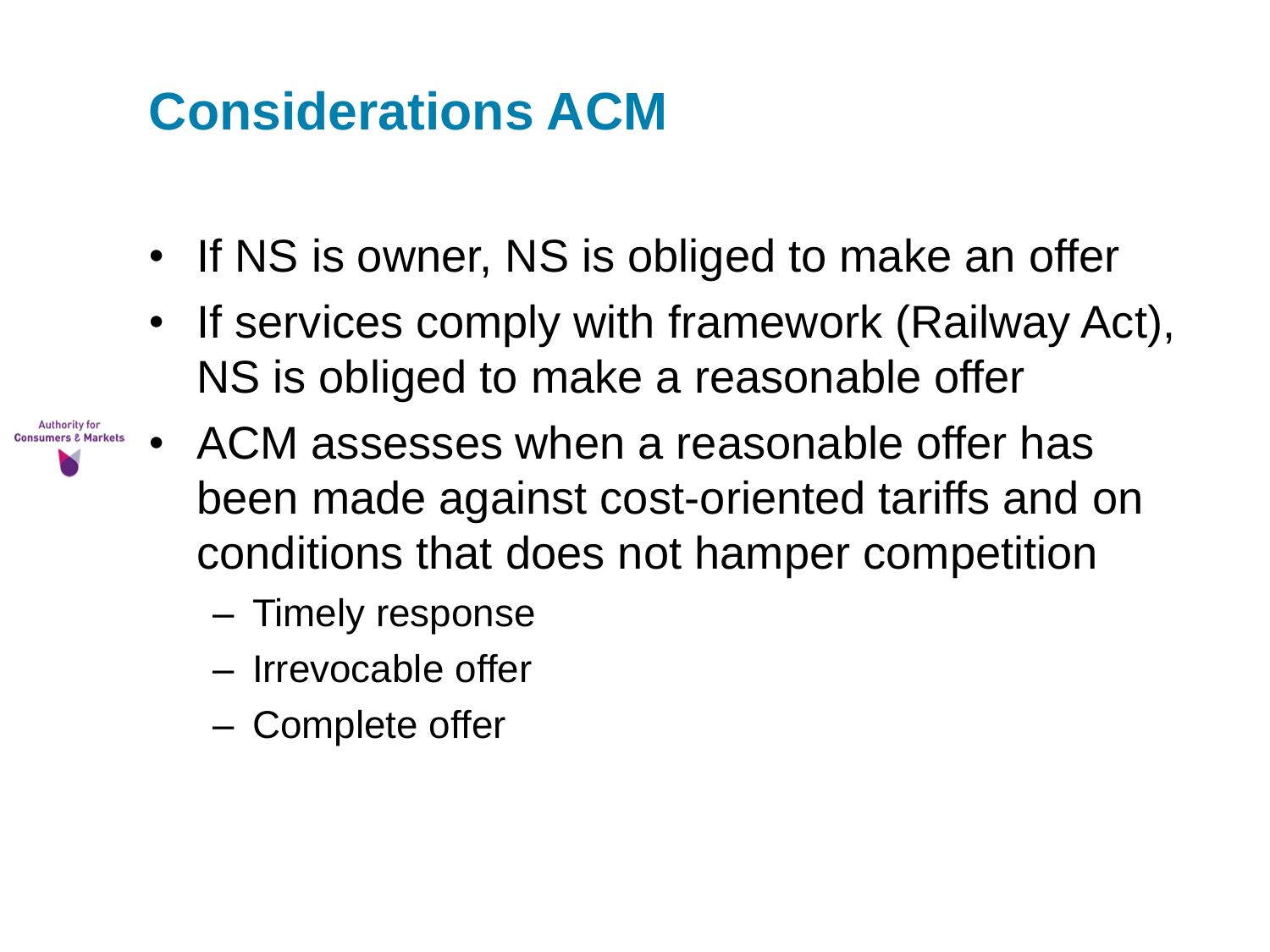### **Considerations ACM (2)**

• Based on Railway Act NS can only refuse when there is a viable alternative available under market conditions



- From the view of passengers and contracting authority equal alternative
- RU's against equal tariffs can buy alternative services
- For services at stations which are 100% of NS there is no alternative
- A company is disadvantaged when
	- NS did not make a reasonable offer
	- When NS uses her position to disadvantage parties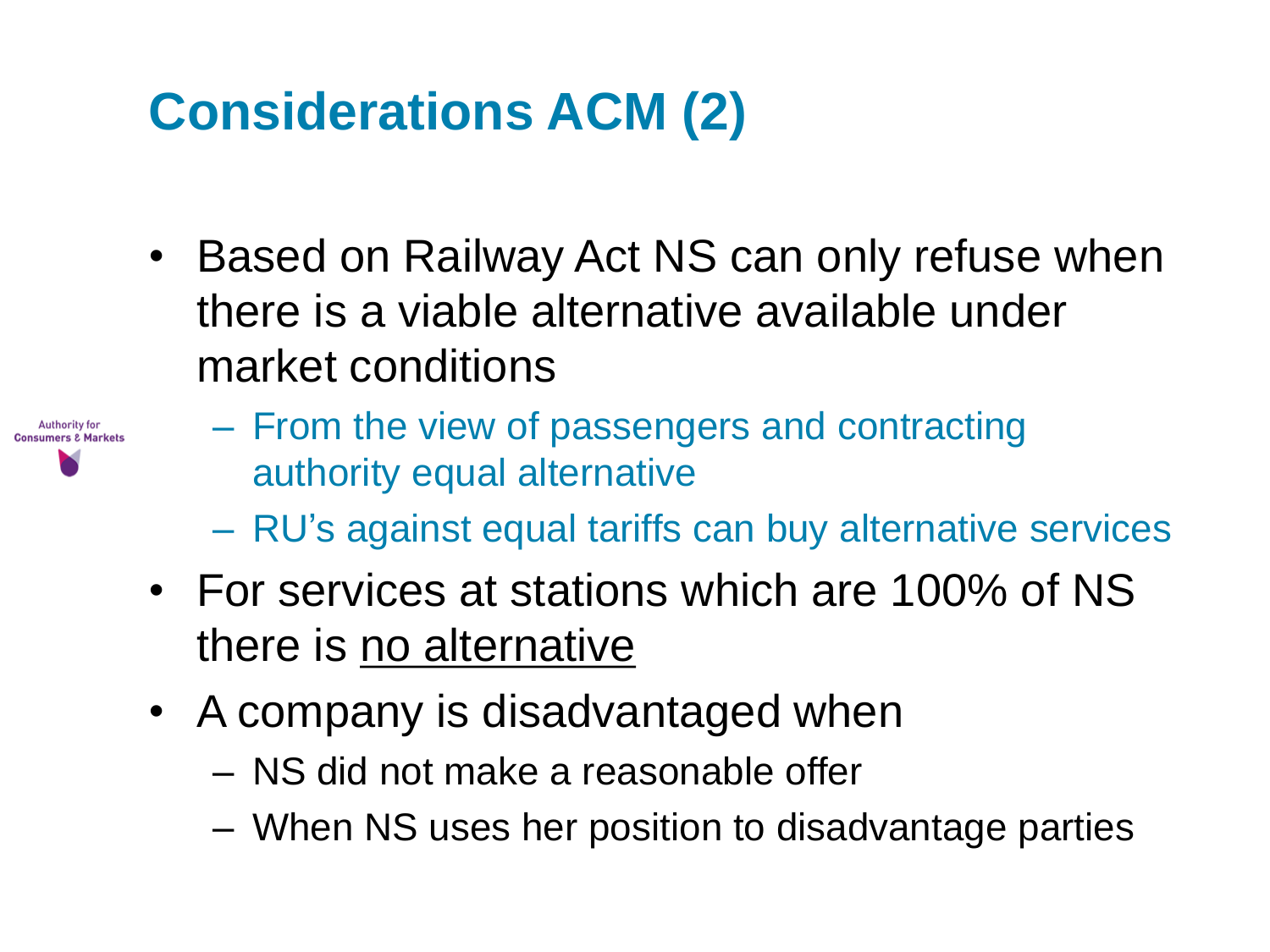### **Assessed service facilities**

- Pause locations at stations  $\sqrt{\otimes}$
- Acquisition of trains **X**

**Authority for** 

- Emergency facilities  $\sqrt{\otimes}$
- Ticket vending machines and electronic ticket facilities  $\sqrt{\otimes}$
- Travelinformation  $\sqrt{\otimes}$
- Connecting services (regional IC trains) **X**
- Costs and sales commission **X**
- Assistance to disabled people **X**



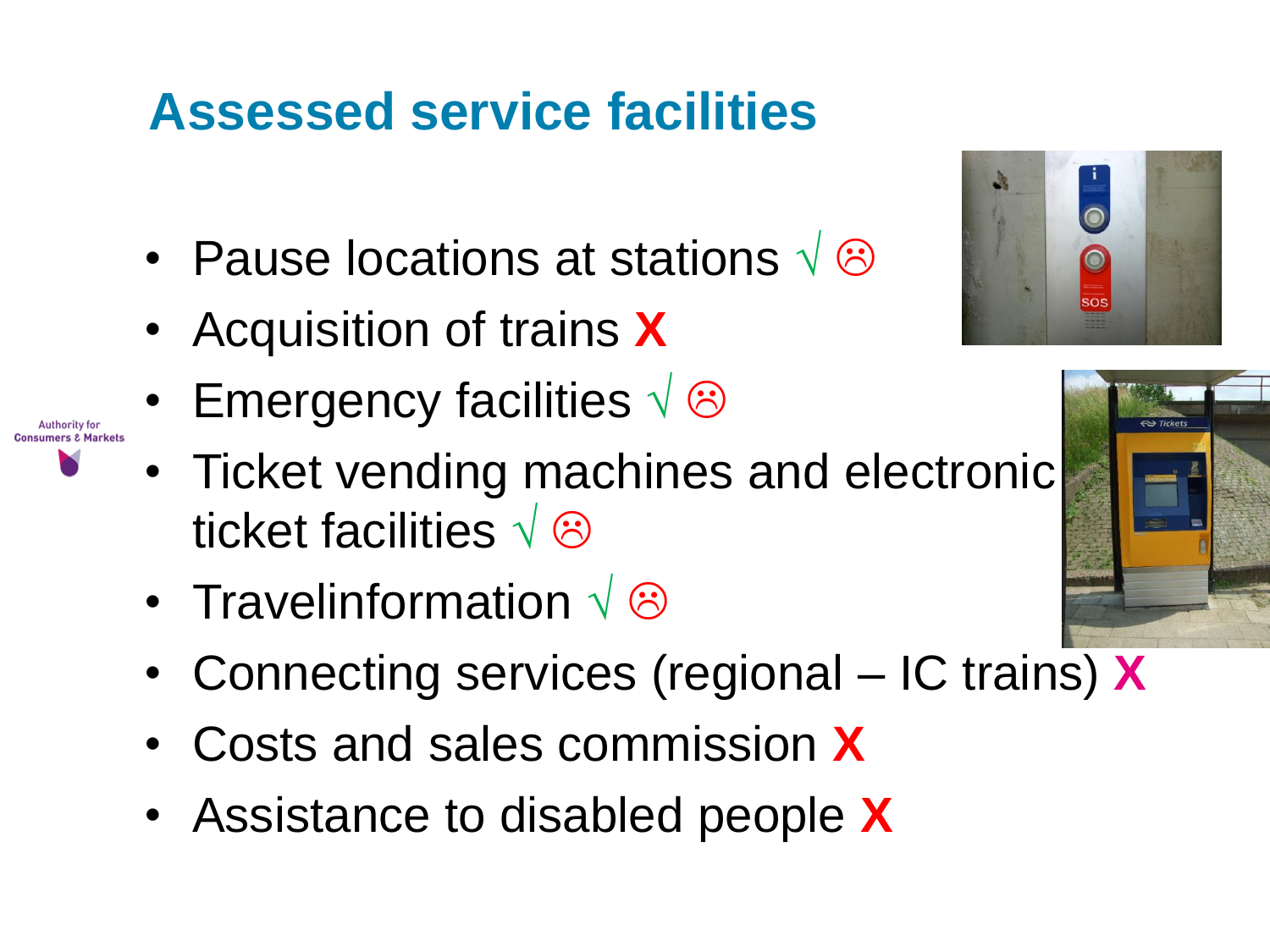### **Assessed service facilities**

- Supply of energy and settlement of disturbances √ ⊙
- Information about turn-over **X**

**Judgement specific services**

- **X: not in legal framework**
- **X: not in legal framework because not enough info**
- √ : service facility under annex II
- $\cdot$   $\circ$ : reasonable offer

**Authority for** Concumers & Markets

 $\cdot$   $\circledcirc$ : no reasonable offer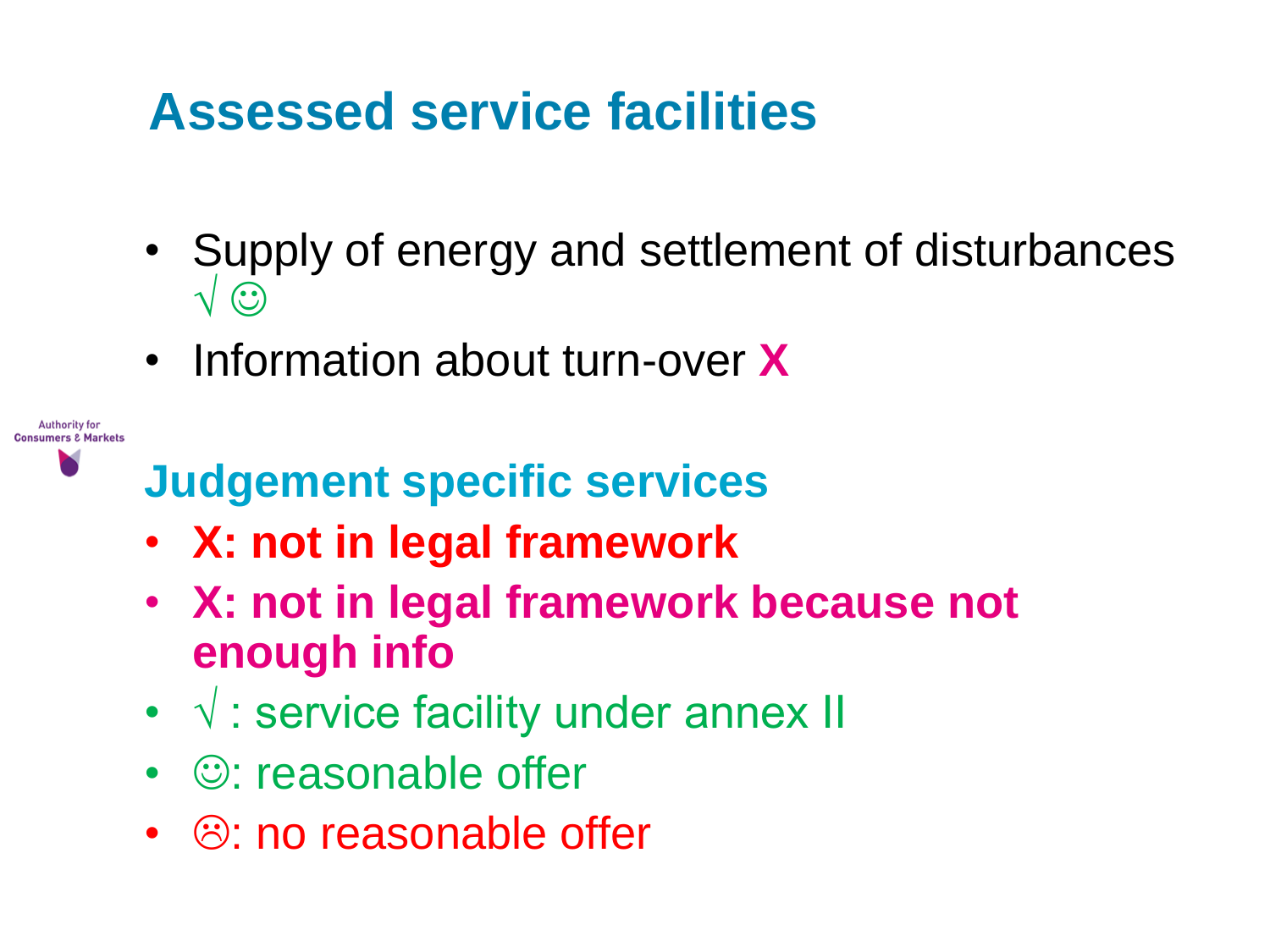### **Conclusions assessed facilities**

### Cost-orientation

**Authority for Concumers & Market**  • Regarding the state of play ACM cannot judge whether offers are cost-oriented

### Reasonable offer

- No reasonable offer SF
- Unfair treatment of Veolia by NS by unnecessary delays that hindered Veolia to make a bid on time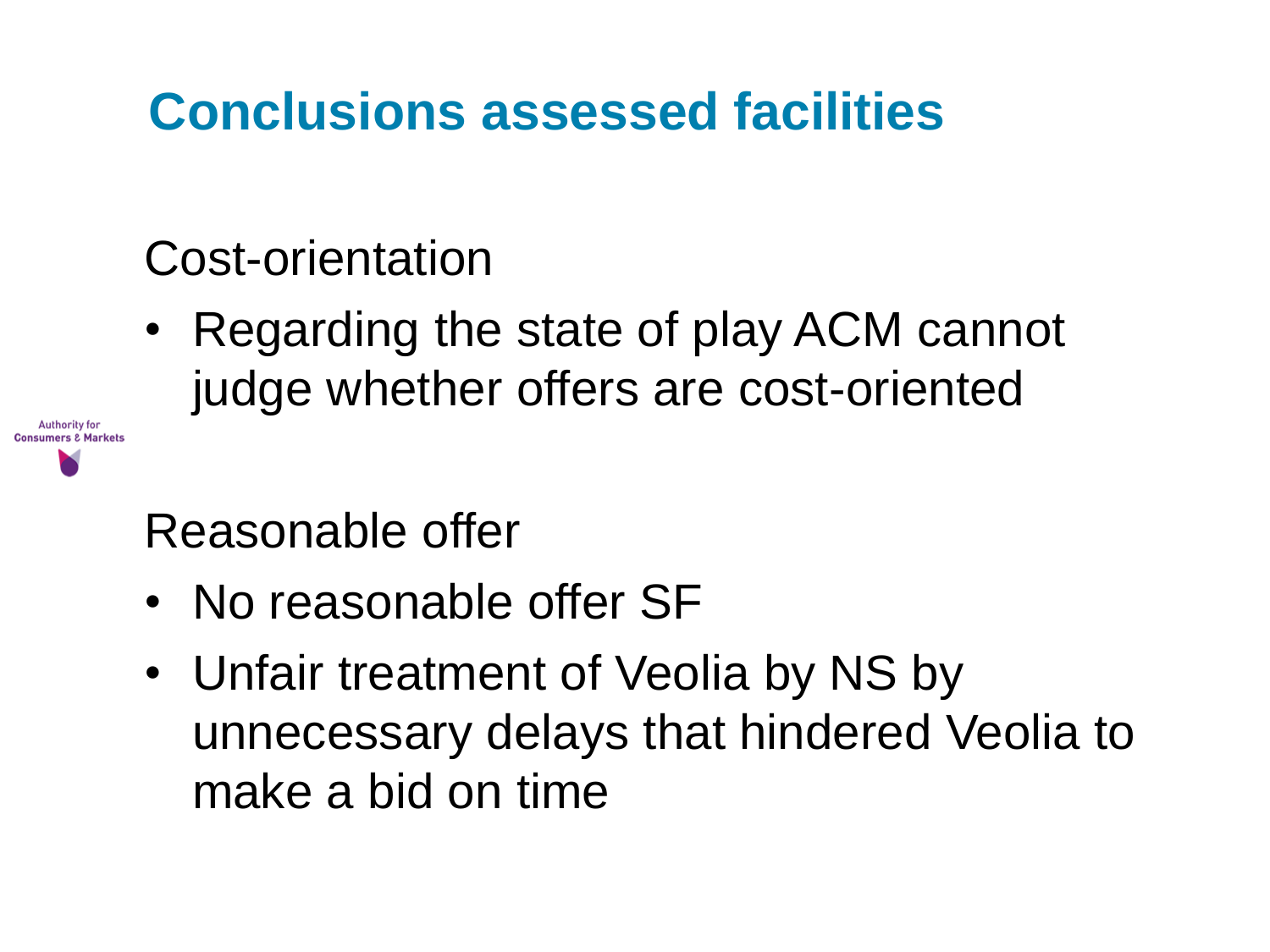## **Leak competition sensitive information**

- NS passed through information from Veolia and Arriva to Abellio
	- Intention to make an offer in tender



- Offer for second hands trains
- From Veolia and Arriva
- About characteristics of rolling stock
- Abellio knew the answer of NS earlier than Veolia and Arriva
- Known and managed at high level functions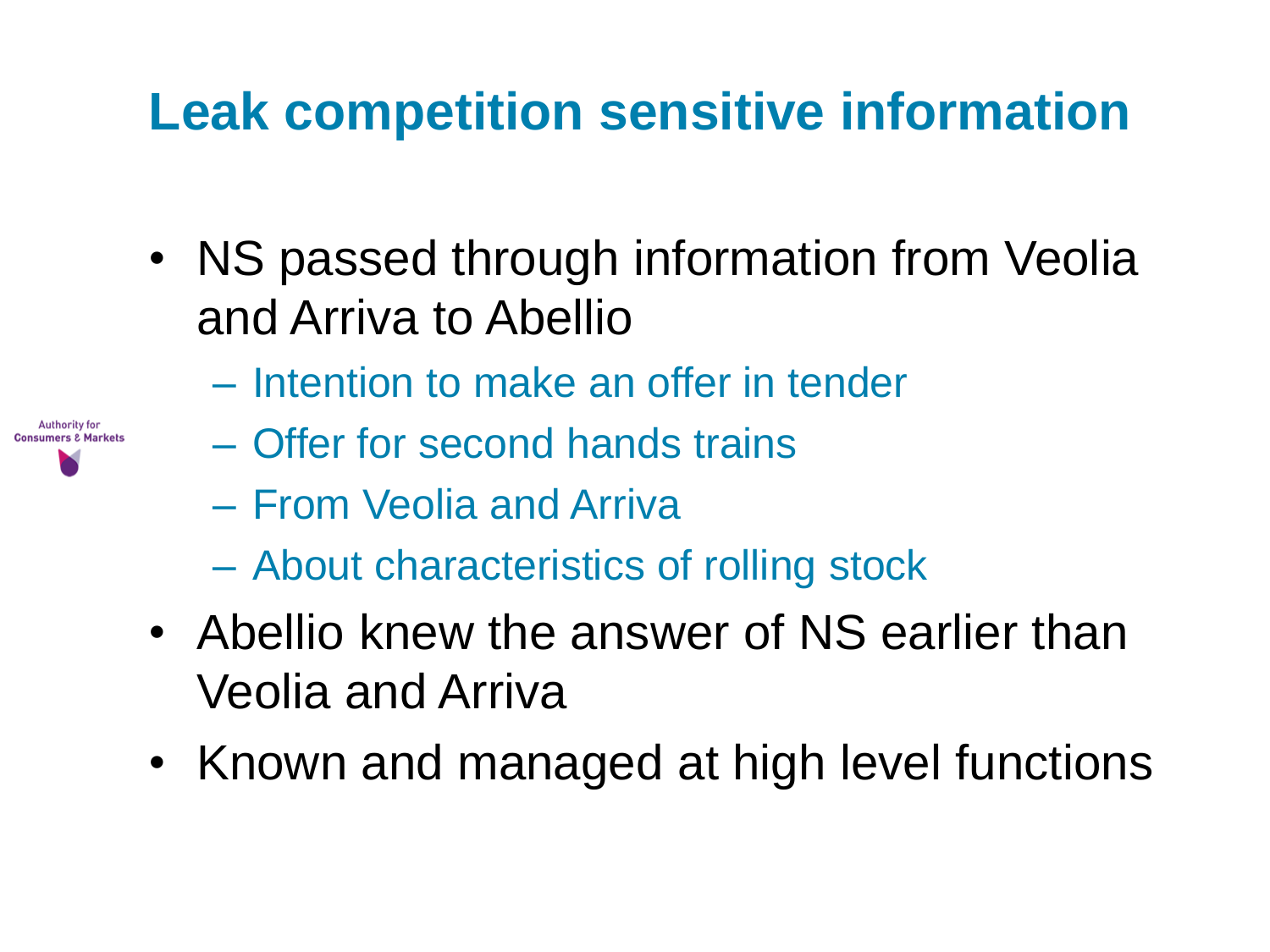## **Conclusion**

**Authority for Consumers & Markets** 

- Penalty payment not suitable (tender was awarded to Abellio at the time)
- NS has infringed article 67 of the Railway Act (no reasonable offer)
- NS has infringed article 71 of the Railway Act (leaking competition sensitive information to daughter company Abellio and Q-Buzz)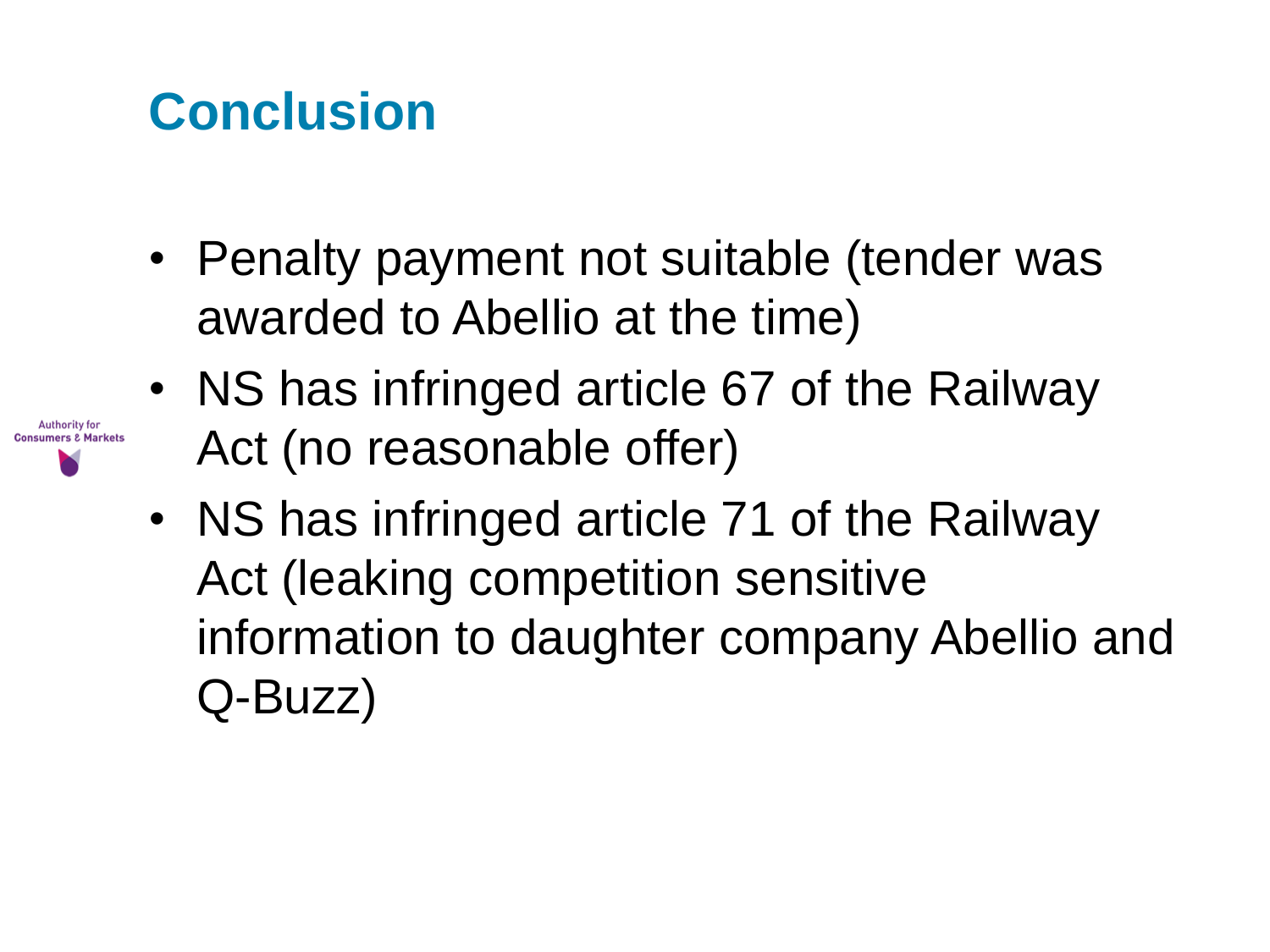### **Remarks**

**Authority for** Concumers & Markets

- All earlier suspicions about the non-existing level playing field and that NS made use of their position as an exclusive owner of service facilities to disadvantage other RUs were proven right
- NS did not lodge an appeal!
- Provisional award to NS suspended
- Concession awarded to second winner Arriva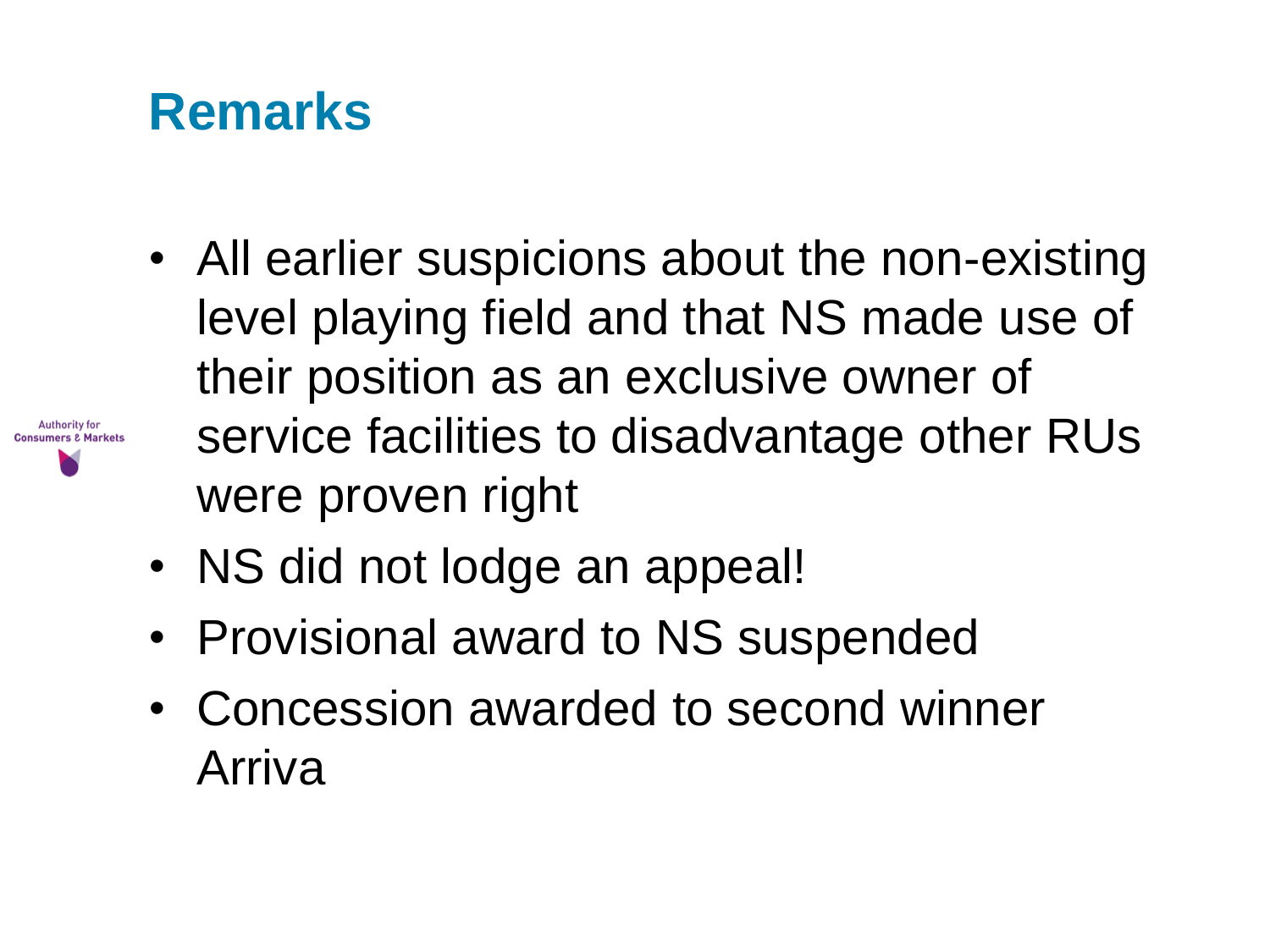### **Follow up**

**Authority for** 

- ACM started investigation on abuse of dominant position of NS
- As a result several high level officials resigned or were fired
- The shareholder of NS (ministry of Finance) demands a change of culture
- NS installs director ethical affairs
- Political questions
- Extra Ex ante legislation in new Railway Act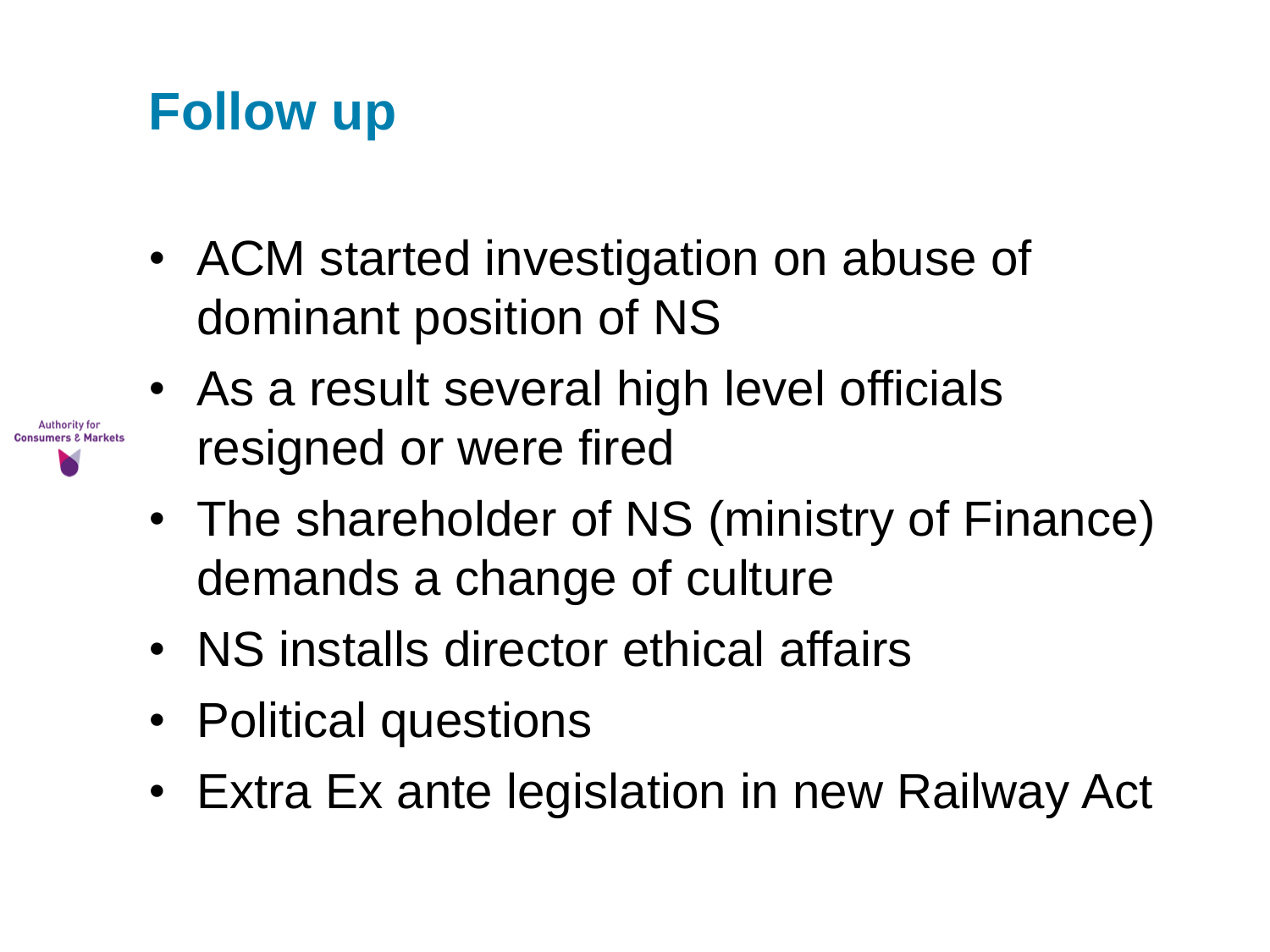

**Authority for Consumers & Markets** 

- Concession tendered for highspeed line South in 2001
- State owned incumbent bid two times higher than was economically viable
- Could not meet the goals: result no train
- Political and economical problem
- Existing powers stop innovations